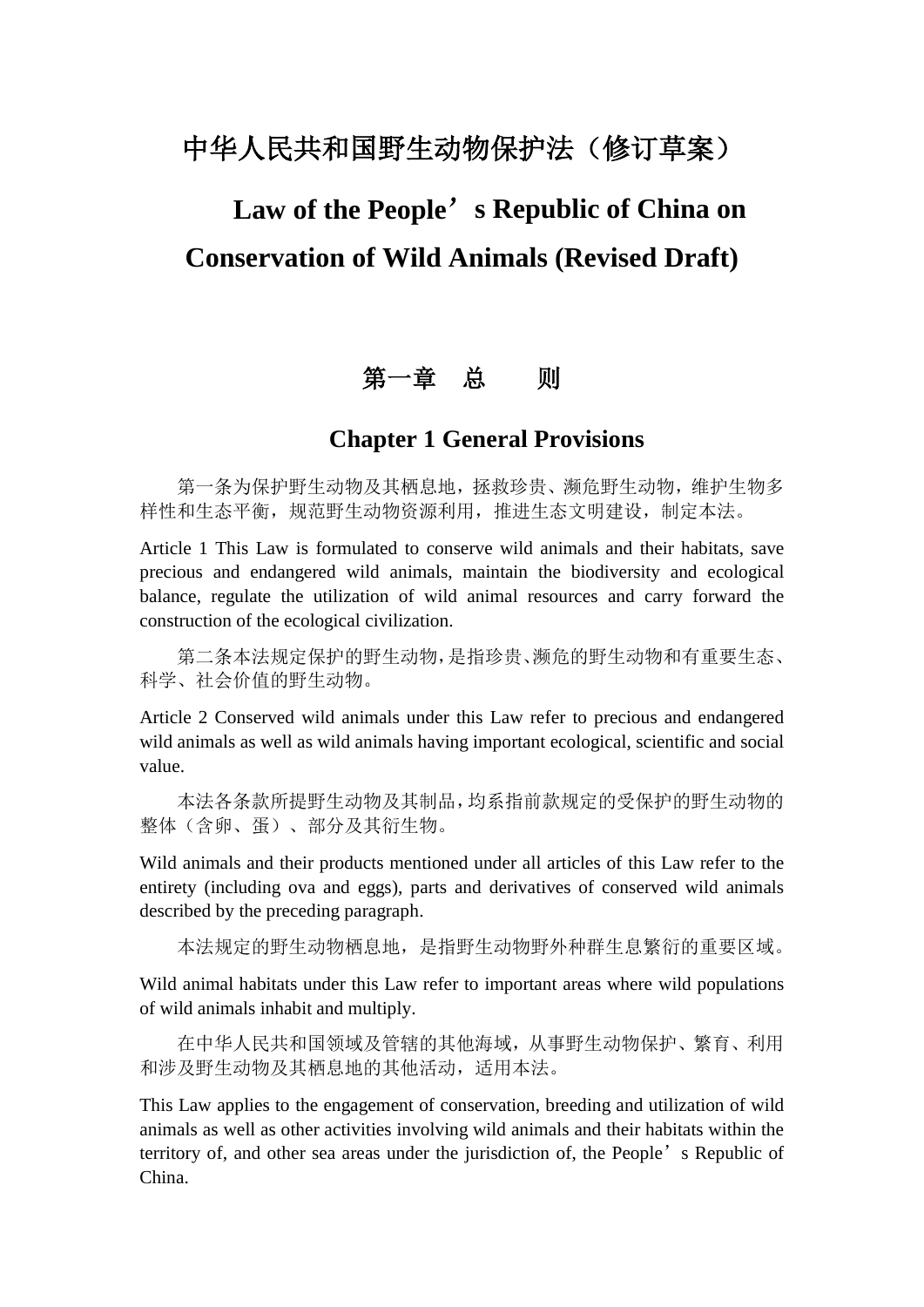珍贵、濒危的水生野生动物以外的其他水生野生动物的保护,适用渔业法的 规定。

The provisions of the fishery laws shall apply to the conservation of other aquatic wild animals other than precious and endangered aquatic wild animals.

第三条野生动物资源属于国家所有。

Article 3 Wild animal resources shall be owned by the state.

国家保障依法保护、繁育、利用野生动物的单位和个人的合法权益。

The state guarantees the legitimate rights and interests of organizations and individuals engaged in the conservation, breeding and utilization of wild animals according to the law.

第四条国家对野生动物实行保护优先、严格监管、科学繁育、合理利用的方 针,鼓励开展野生动物科学研究,培育公民关爱野生动物、共同维护人类生存环 境的意识。

Article 4 The state implements the policy of conservation priority, strict supervision, scientific breeding and reasonable utilization for wild animals, encourages the performance of scientific research on wild animals, and fosters citizens' awareness of caring for wild animals and jointly safeguarding mankind's survival environment.

第五条中华人民共和国公民有保护野生动物及其栖息地的义务,对侵占或者 破坏野生动物及其栖息地的行为有权向有关部门报告和控告。

Article 5 Citizens of the People's Republic of China shall have the obligation to conserve wild animals and their habitats, and report and accuse conducts of encroaching on or damaging wild animals and their habitats to relevant agencies.

第六条各级人民政府应当加强对野生动物及其栖息地的保护,制定规划和措 施,并将野生动物保护经费纳入预算。

Article 6 The people's governments at all levels shall strengthen the conservation of wild animals and their habitats, establish planning, take measures, and include the expense on conservation of wild animals in the budget.

国家鼓励公民、法人和其他组织依法通过捐赠资金、建立基金等方式参与野 生动物保护活动,支持野生动物保护公益事业。

The state encourages citizens, legal persons and other organizations to participate in activities for conservation of wild animals and support the public interest cause of wild animal conservation by donating funds, establishing foundations and taking other forms according to the law.

第七条国务院林业主管部门主管全国陆生野生动物保护工作,国务院渔业主 管部门主管全国水生野生动物保护工作。

Article 7 The forestry administration agency of the State Council shall supervise the conservation of terrestrial wild animals nationwide, and the fishery administration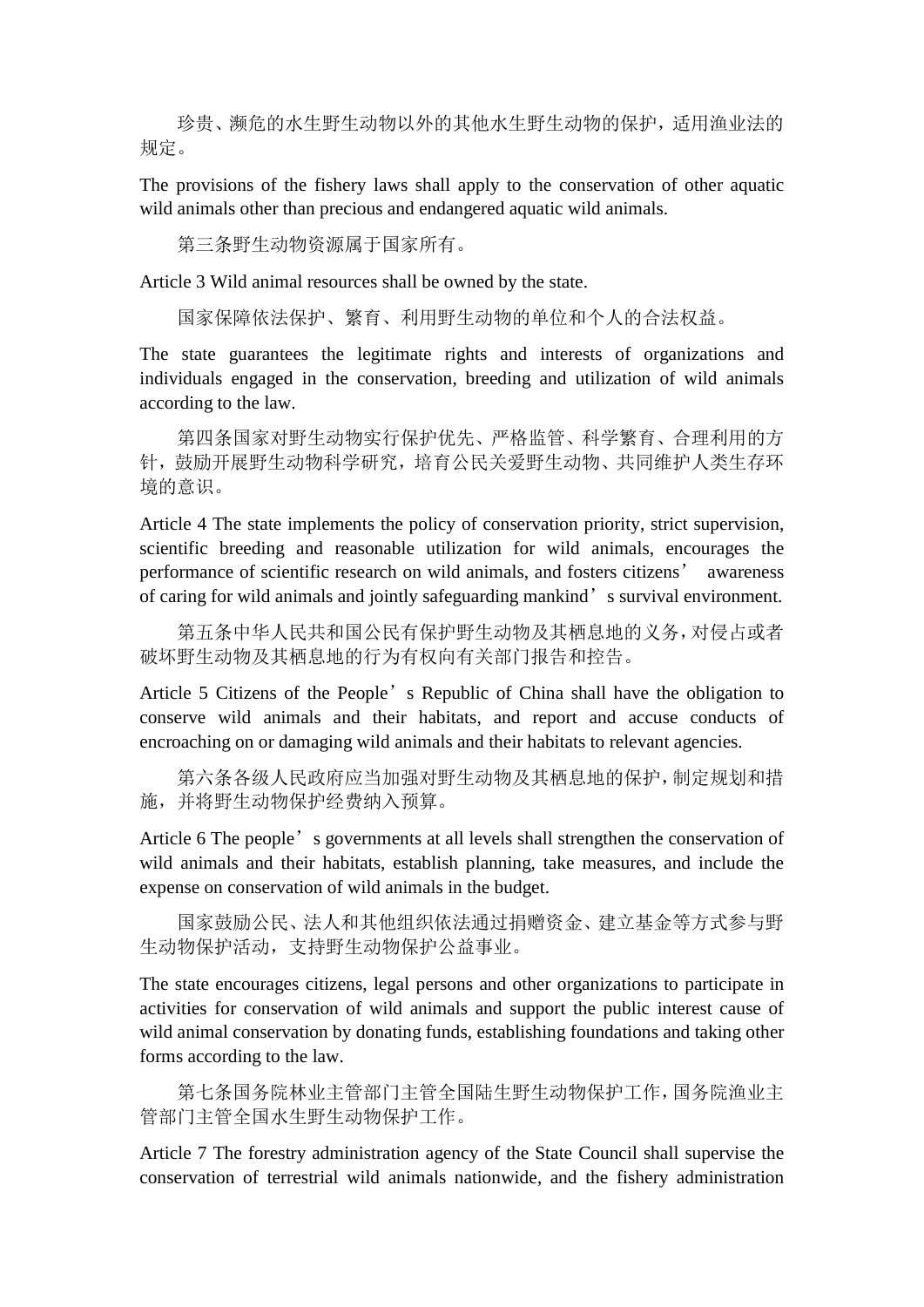agency of the State Council shall supervise the conservation of aquatic wild animals nationwide.

县级以上地方人民政府林业主管部门主管本行政区域内陆生野生动物保护 工作,渔业主管部门主管本行政区域内水生野生动物保护工作。

The forestry administration agency of the local people's government at the county level and above shall supervise the conservation of terrestrial wild animals in their respective administrative regions, and the fishery administration agency shall supervise the conservation of aquatic wild animals in their respective administrative regions.

第八条各级人民政府应当加强野生动物保护的宣传和普及工作,鼓励和支持 基层群众性自治组织、社会组织、企事业单位、志愿者开展野生动物保护法律法 规和知识的宣传活动,对违法行为进行监督。

Article 8 The people's governments at every level shall strengthen the work to promote and popularize the conservation of wild animals, encourage and support local mass autonomous organizations, social organizations, enterprises, nonprofit organizations and volunteers in the activity of popularizing laws, regulations and knowledge involving the conservation of wild animals, and supervise illegal conduct.

教育行政部门、学校应当培养学生的野生动物保护意识。

The education administration agencies and schools shall foster students' awareness of conservation of wild animals.

新闻媒体应当开展野生动物保护法律法规和保护知识的宣传,倡导关爱野生 动物,对违法行为进行监督。

News media shall carry out the promotion of laws, regulations and knowledge involving the conservation of wild animals, advocate the care for wild animals, and supervise illegal conducts.

第九条在野生动物保护和科学研究方面成绩显著的单位和个人,由县级以上 人民政府给予奖励。

Article 9 The people's governments at the county level and above shall award organizations and individuals making significant achievements in the conservation of and scientific research on wild animals.

## 第二章 野生动物保护

## **Chapter 2 Conservation of Wild Animals**

第十条国家保护野生动物及其栖息地,禁止任何单位和个人违法猎捕、利用 或者破坏。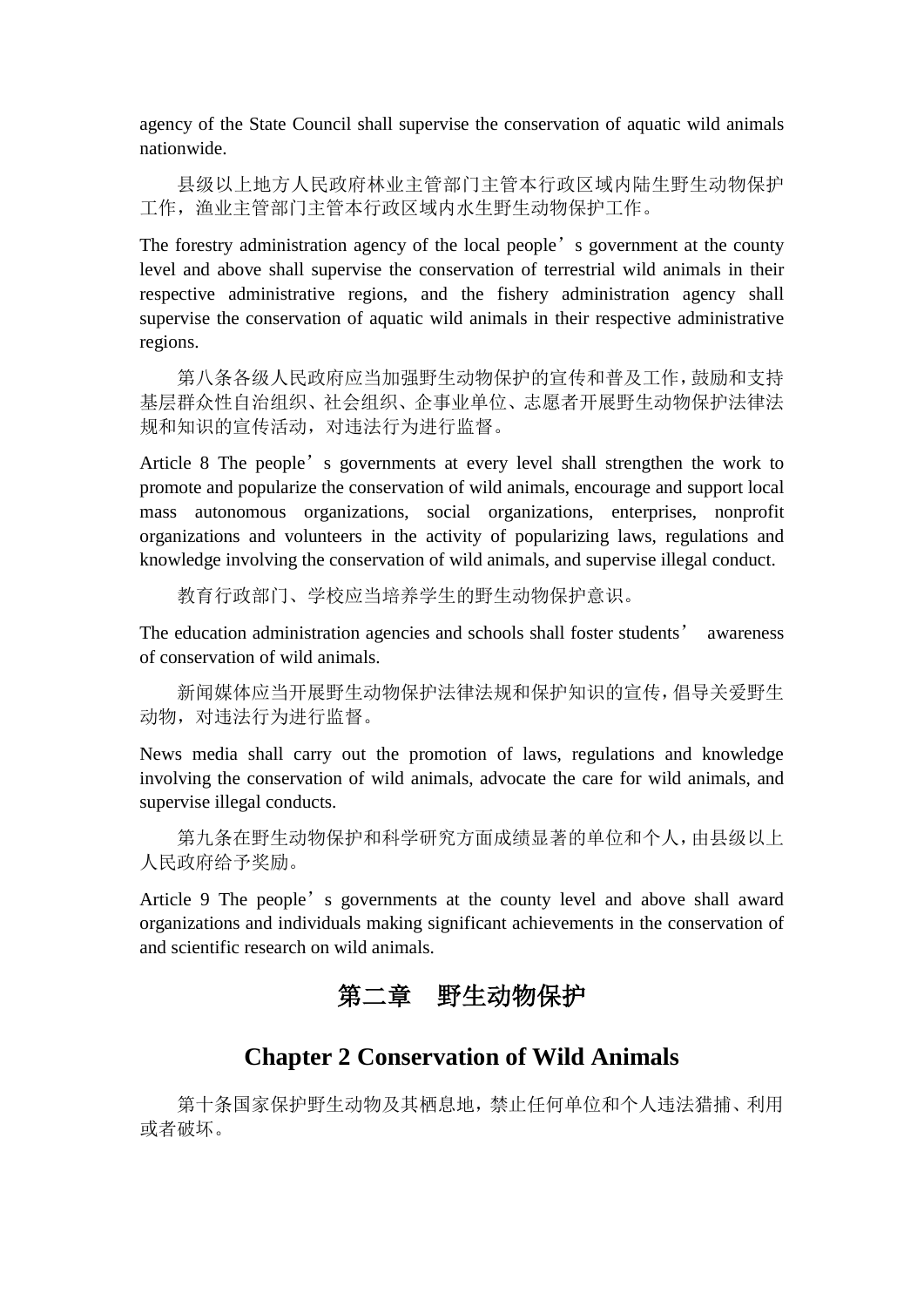Article 10 The state conserves wild animals and their habitats, and forbids any organization or individual to hunt, utilize or destroy the same.

第十一条国家对野生动物实行分类分级管理,分为国家重点保护野生动物、 地方重点保护野生动物和有重要生态、科学、社会价值的野生动物。

Article 11 The state implements classification and hierarchical management of wild animals, and classifies wild animals into wild animals under national major conservation, wild animals under local major conservation and wild animals having important ecological, scientific and social value.

国家对珍贵、濒危的野生动物实行重点保护。国家重点保护的野生动物分为 一级保护野生动物和二级保护野生动物。国家重点保护的野生动物名录由国务院 野生动物保护主管部门组织科学评估后制定,报国务院批准公布。

The state carries out major conservation for precious and endangered wild animals. Wild animals under national major conservation are divided into grade-one wild animals under conservation and grade-two wild animals under conservation. The directory of wild animals under national major conservation shall be formulated by the agencies of the State Council supervising conservation of wild animals after organizing scientific assessments and published after approval of the State Council.

对国家重点保护的野生动物名录,国务院野生动物保护主管部门应当每五年 进行一次评估,并根据评估情况对名录进行调整,报国务院批准公布。

The agencies of the State Council supervising conservation of wild animals shall assess the directory of wild animals under national major conservation once every five years, adjust the directory based on the assessment result, and report it to the State Council for approval and publishing.

地方重点保护野生动物,是指国家重点保护野生动物以外,由省、自治区、 直辖市重点保护的野生动物。地方重点保护的野生动物名录,由省、自治区、直 辖市人民政府制定并公布。

Wild animals under local major conservation refer to wild animals under major conservation by the provinces, autonomous regions and direct-administration municipalities other than wild animals under national major conservation. The directory of wild animals under local major conservation shall be formulated and published by the people's governments of the provinces, autonomous regions and direct-administration municipalities.

对国家保护的有重要生态、科学、社会价值的野生动物名录及其调整,由国 务院野生动物保护主管部门制定并公布。

The agencies of the State Council supervising conservation of wild animals shall formulate, adjust and publish the directory of wild animals having important ecological, scientific and social value conserved by the state.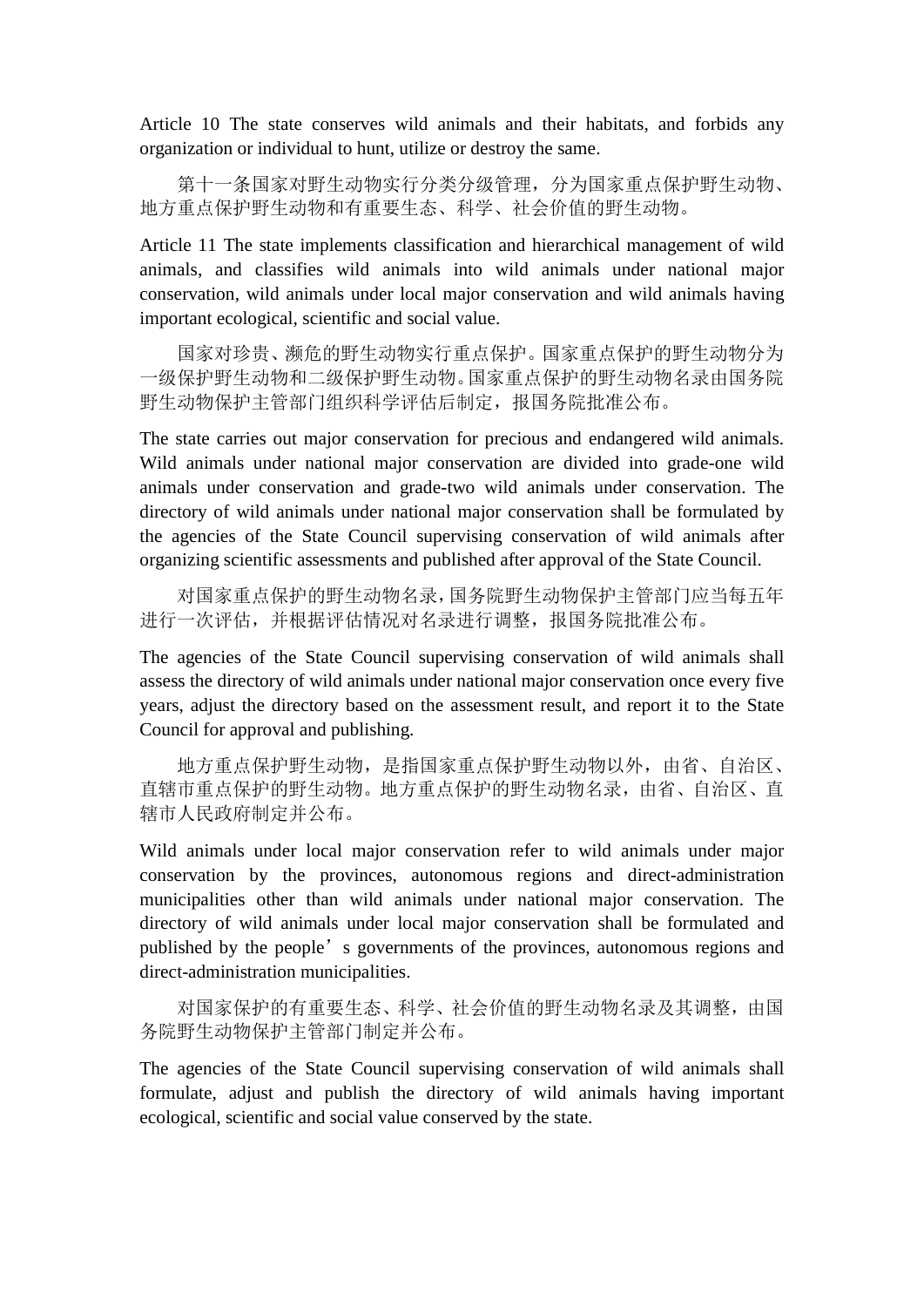第十二条国务院野生动物保护主管部门应当会同国务院有关部门和机构,根 据野生动物及其栖息地状况的调查、监测和评估结果,确定并发布野生动物重要 栖息地名录。

Article 12 The agencies of the State Council supervising conservation of wild animals shall collaborate with relevant ministries and institutions of the State Council to determine and publish the directory of important habitats of wild animals according to surveys, monitoring and assessment results on the statuses of wild animals and their habitats.

省级以上人民政府参照野生动物重要栖息地名录,划定相应的自然保护区等 保护区域。对不具备划定自然保护区等保护区域条件的,县级以上人民政府或者 其野生动物保护主管部门可以采取划定禁猎(渔)区、规定禁猎(渔)期等其他 形式予以保护。

The people's government at the provincial level and above shall delineate corresponding nature reserves and other conservation areas according to the directory of important habitats of wild animals. Where the conditions are not met for determination of nature reserves and other conservation areas, the people's government at the county level or above or its agency supervising conservation of wild animals may conserve wild animals by determining areas forbidding hunting (fishing), specifying the period of forbidding hunting (fishing) and taking other forms.

禁止或者限制在自然保护区等保护区域内从事营造单一纯林、引入外来物种、 过量施洒农药等人为干扰、威胁野生动物的行为。

It shall be forbidden or restricted to build single pure [single-species] forest, introduce alien species, spray excessive pesticides and perform other acts constituting artificial interference or threats to wild animals in natural reserves and other conservation areas.

自然保护区等保护区域的划定和管理,依照有关法律法规的规定办理。

Nature reserves and other conservation areas shall be delineated and managed in accordance with the provisions of relevant laws and regulations.

第十三条县级以上人民政府野生动物保护主管部门应当定期组织对野生动 物及其栖息地状况的调查、监测和评估,建立健全野生动物及其栖息地档案。

Article 13 The agencies of the people's governments at the county level and above supervising conservation of wild animals shall organize regular surveys, monitoring and assessment of wild animals and their habitats, and create robust archives of wild animals and their habitats.

对野生动物及其栖息地状况的调查、监测和评估应当包括下列内容:

The survey, monitoring and assessment of wild animals and their habitats shall include the following contents:

(一)野生动物野外分布区域、种群数量及结构等;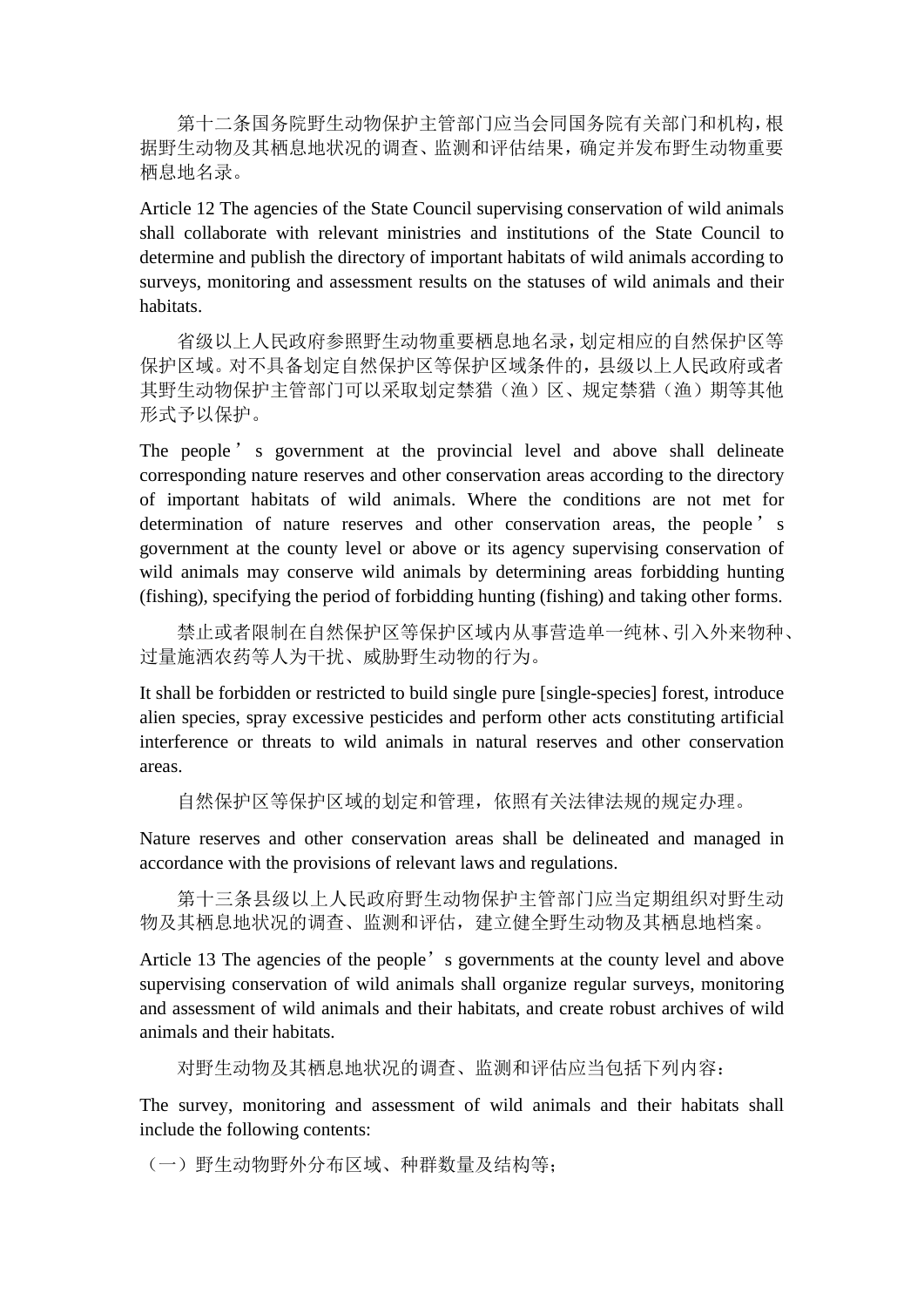1. Wild distribution areas, population number, structure and other information of wild animals;

(二)野生动物栖息地的面积、生态状况等;

2. Area and ecological circumstances of wild animal habitats;

(三)野生动物及其栖息地的主要威胁因素等;

3. Major factors threatening wild animals and their habitats; and

(四)其他需要调查、监测和评估的内容。

4. Other contents requiring survey, monitoring and assessment.

第十四条县级以上人民政府及其有关部门在编制有关开发利用规划时,涉及 到野生动物及其栖息地的,应当充分考虑野生动物及其栖息地保护的需要,避免 或者减少规划实施造成的不利影响。

Article 14 When preparing relevant development and utilization plans involving wild animals and their habitats, the people's governments at the county level or above and relevant agencies shall fully consider the need to conserve wild animals and their habitats and avoid or mitigate the adverse impact from the implementation of plans.

建设项目的选址选线应当避让自然保护区等保护区域、野生动物迁徙洄游通 道;确需建设的,应当依照法律法规的规定执行。建设机场、铁路、公路、水利 水电、围堰、围填海、围栏(网)等项目,可能影响野生动物迁徙洄游的,应当 采取修建野生动物通道、过鱼设施等措施,消除或者减少对野生动物的不利影响。

Sites of construction projects shall avoid nature reserves, other conservation areas and migration & breeding migration paths of wild animals. Where construction is truly necessary, the construction shall comply with the provisions of laws and regulations. Where the construction of an airport, railway, road, waterwork, hydropower, cofferdam, sea reclamation, fencing (seine) or other projects may affect the migration or breeding migration of wild animals, the projects shall build wild animal passages, fish passage facilities and other measures to eliminate or mitigate the adverse impact on wild animals.

建设项目可能对自然保护区等保护区域、野生动物迁徙洄游通道产生影响的, 环境保护主管部门在审批环境影响评价文件时,涉及国家重点保护野生动物的, 应当征求国务院野生动物保护主管部门意见;涉及地方重点保护野生动物的,应 当征求省、自治区、直辖市人民政府野生动物保护主管部门意见。

Where a construction project may affect nature reserves, other conservation areas or the migration and breeding migration channels of wild animals, the environmental protection administration agency shall solicit opinions of the agencies of the State Council supervising conservation of wild animals when examining and approving the environmental impact assessment document, provided that the project involves wild animals under national major conservation, and solicit opinions of the agencies of the people ' s governments of related provinces, autonomous regions or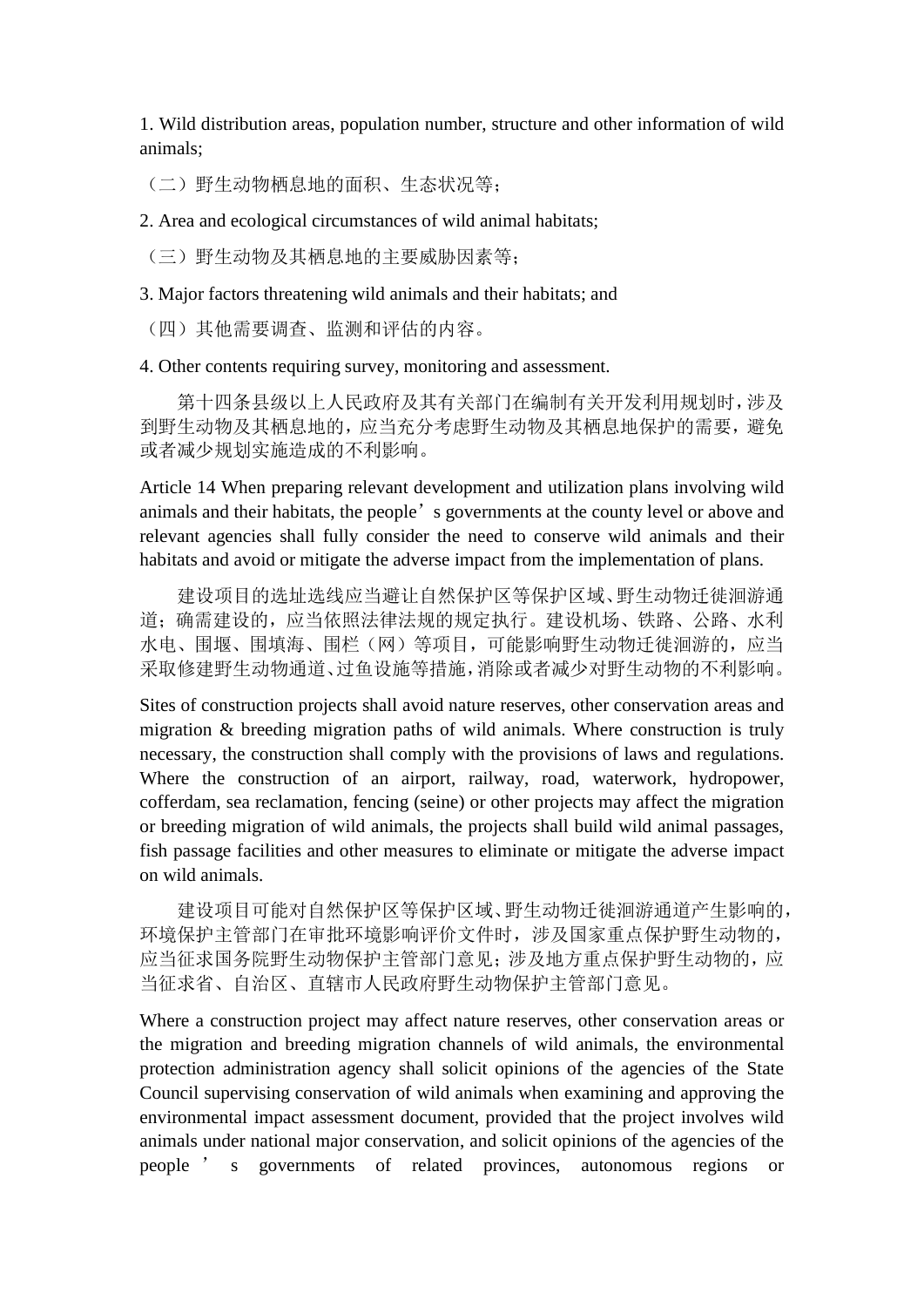direct-administration municipalities supervising conservation of wild animals, provided that the project involves wild animals under local major conservation.

第十五条各级野生动物保护主管部门应当监视、监测环境对野生动物的影响。 由于环境影响对野生动物造成危害时,野生动物保护主管部门应当会同有关部门 进行调查处理。

Article 15 The agencies administrating conservation of wild animals at each level shall monitor and oversee the impact on wild animals. When environmental impacts jeopardize wild animals, the agencies administrating conservation of wild animals shall work together with relevant agencies to investigate and handle the matter.

第十六条县级以上人民政府及其有关部门应当将野生动物应急救助措施纳 入自然灾害、重大环境污染事故等突发事件应急预案。国家和地方重点保护野生 动物受到突发事件威胁时,当地人民政府应当及时采取应急救助措施。

Article 16 The people's governments at the county level or above and relevant agencies shall include emergency response measures to rescue wild animals in emergency response plans for natural disasters, major environmental pollution accidents and other emergencies. Where wild animals under national and local major conservation are threatened by emergencies, the local people's governments shall take emergency rescue measures in a timely manner.

县级以上人民政府野生动物保护主管部门应当按照有关规定开展野生动物 收容救护工作,并鼓励和支持具备条件的单位和个人进行野生动物收容救护。

The people's governments at the county level or above and relevant administrative agencies shall do the work to shelter and rescue wild animals in accordance with relevant provisions, and encourage and support organizations and individuals meeting the qualifications to shelter and rescue wild animals.

第十七条县级以上人民政府野生动物保护主管部门、兽医主管部门应当按照 职责分工对野生动物疫源疫病进行监测,组织开展预测、预报等工作,并按照规 定制定野生动物疫情应急预案,报同级人民政府批准或者备案。

Article 17 The administrative agencies supervising conservation of wild animals and veterinary administration agencies of the people's governments at the county level or above shall monitor epidemic sources and diseases of wild animals based on their respective responsibilities, organize and carry out monitoring, forecasting and other work, make response plans for wild animal disease epidemics in accordance with provisions, and report plans to the people's governments at the same level for approval or filing.

第十八条国家加强对野生动物遗传资源的保护。

Article 18 The state shall strengthen the conservation of genetic resources of wild animals.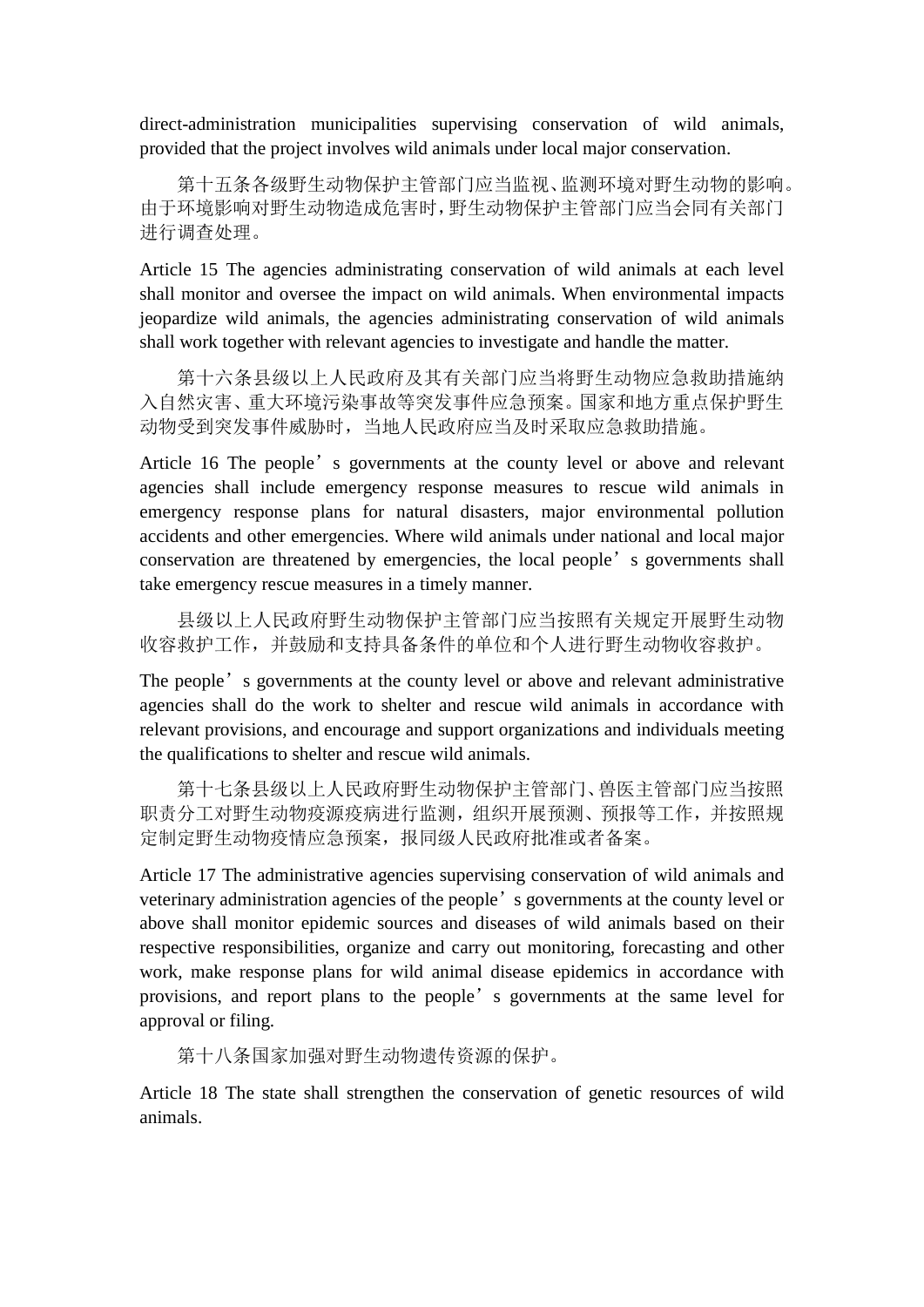国务院野生动物保护主管部门应当会同国务院有关部门制定野生动物遗传 资源保护和利用规划,建立国家野生动物遗传资源基因库,对原产我国的珍贵、 濒危野生动物遗传资源实行重点保护。

The authorities of the State Council supervising conservation of wild animals shall collaborate with relevant ministries and commissions of the State Council shall formulate the planning for conservation and utilization of genetic resources of wild animals, build the national gene pool of genetic resources of wild animals, and implement major conservation for genetic resources of precious and endangered wild animals originating from China.

## 第三章 野生动物管理

#### **Chapter 3 Management of Wild Animals**

第十九条禁止猎捕、杀害国家重点保护野生动物。因科学研究、种群调控、 人工繁育、疫源疫病监测或者其他特殊情况,需要猎捕国家重点保护野生动物的, 必须向省、自治区、直辖市人民政府野生动物保护主管部门申请特许猎捕证,国 务院有特殊规定的除外。

Article 19 It is forbidden to hunt, capture and kill wild animals under national major conservation. Where it is needed to hunt or capture wild animals under national major conservation for the purpose of scientific research, population control, artificial breeding or epidemic source or disease monitoring or for other special reasons, the hunter shall apply for the franchised hunting license to the authorities of the people's governments of related provinces, autonomous regions or municipalities supervising conservation of wild animals, unless otherwise specified by the State Council.

第二十条猎捕非国家重点保护野生动物的,应当按照国务院有关规定取得狩 猎证,并且服从猎捕量限额管理。

Article 20 To hunt wild animals other than wild animals under national major conservation, the hunter shall obtain the hunting license in accordance with relevant provisions of the State Council, and observe the limits of hunting quotas.

第二十一条猎捕者应当按照特许猎捕证、狩猎证规定的种类、数量、地点、 工具、方法和期限进行猎捕。

Article 21 The hunter shall hunt wild animals consistent with the type, quantity, place, tool, method and time period specified on the franchised hunting license or the hunting license.

持枪猎捕的,应当依法取得公安机关核发的持枪证。

When hunting with a gun, the hunter shall obtain the gun license issued by the public security authority.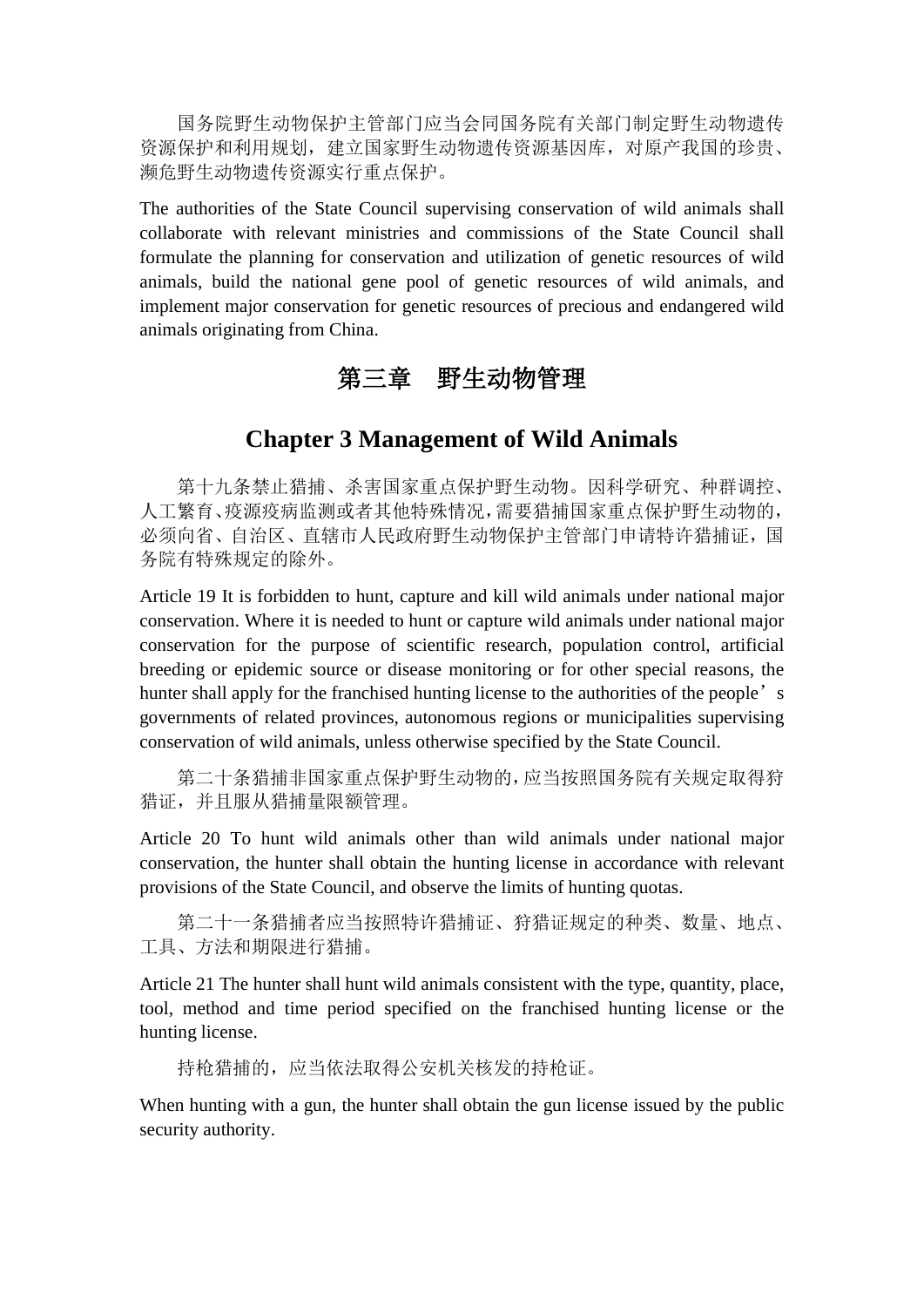第二十二条在自然保护区等保护区域和禁猎(渔)区、禁猎(渔)期内,禁 止猎捕和其他妨碍野生动物生息繁衍的活动。法律法规另有规定的除外。

Article 22 It is forbidden to hunt or engage in other activities hindering the living and multiplication of wild animals in nature reserves or other conservation areas or within the areas forbidding hunting (fishing) and the period of forbidding hunting (fishing), unless otherwise specified by laws and regulations.

野生动物迁徙洄游期间,在前款规定区域外的迁徙洄游通道内,禁止猎捕并 严格限制其他妨碍野生动物生息繁衍的活动。迁徙洄游通道的范围以及妨碍野生 动物生息繁衍活动的内容,由县级以上人民政府或者其野生动物保护主管部门规 定并公布。

It is forbidden to hunt and strictly restrict other activities hindering the living and multiplication of wild animals within migration and breeding migration channels outside the areas set forth in the preceding paragraph during the migration and breeding migration periods of wild animals. The scope of migration and breeding migration paths and the activities hindering the living and multiplication of wild animals shall be specified and published by the people's governments at the county level or above or their agencies supervising conservation of wild animals.

第二十三条禁止使用毒药、爆炸物、电击或者电子诱捕装置以及猎套、猎夹、 地枪、排铳等非人为直接操作的猎捕工具,并禁止使用夜间照明行猎、歼灭性围 猎、捣毁巢穴、火攻、烟熏、网捕等方法进行猎捕,因科学研究需要网捕的除外。

Article 23 It is forbidden to use poisons, explosives, electronic shocks or electronic trap devices as well as hunting sheaths, hunting traps, floor guns, line muskets and other non-directly-human-operated hunting tools, and it is also forbidden to go hunting with nighttime lighting, use destructive hunting, destroy nests, attack with fire, smoke and hunt with nets, excepting net hunting that is necessary for scientific research.

前款规定以外的禁止使用的猎捕工具和方法,由县级以上人民政府或者其野 生动物保护主管部门规定并公布。

Other forbidden hunting tools and methods other than those set forth in the preceding paragraph shall be determined and published by the people's governments at the county level or above or their agencies supervising conservation of wild animals.

第二十四条国家对人工繁育国家重点保护野生动物实行许可制度。人工繁育 国家重点保护野生动物的,应当经省、自治区、直辖市人民政府野生动物保护主 管部门批准,国务院有特殊规定的除外。

Article 24 The state implements the license system for artificial breeding of wild animals under national major conservation. Artificial breeding of wild animals under national major conservation shall be approved by the administrative agencies of the people ' s governments of related provinces, autonomous regions or direct-administration municipalities supervising conservation of wild animals, unless otherwise specified by the State Council.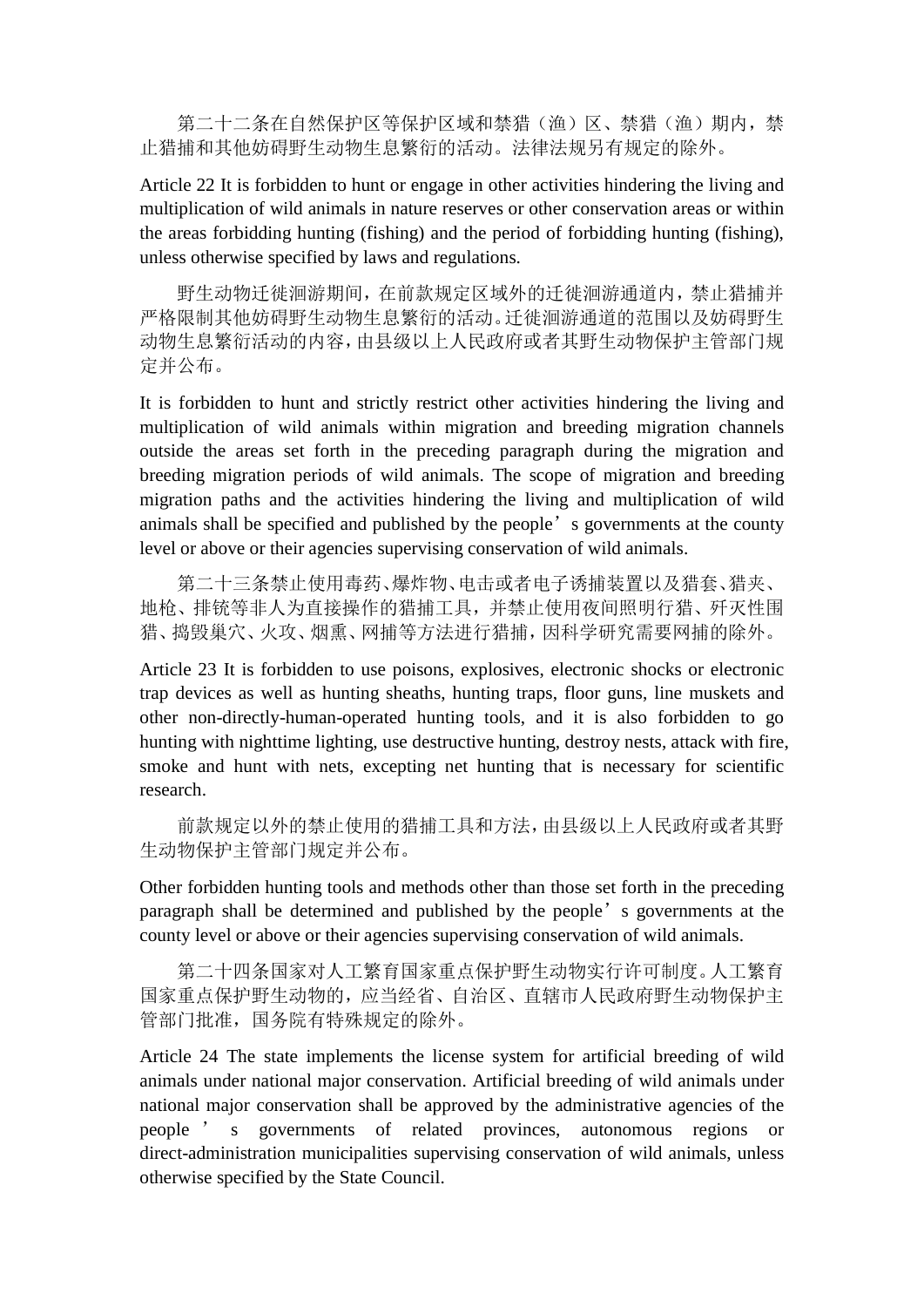人工繁育国家重点保护野生动物的,应当根据野生动物习性确保其具有必要 的活动空间和生息繁衍、卫生健康条件,具备与其繁育目的、种类、发展规模相 适应的场所、设施、技术和资金,并符合有关技术标准,不得虐待野生动物。

For the artificial breeding of wild animals under national major conservation, the concerned party shall ensure there is necessary movement space and conditions of living, breeding, health and sanitation for wild animals according to their behaviors, ensure the concerned party has sites, facilities, technologies and funds suitable to the breeding purpose, types and development scale, comply with relevant technical standards, and not mistreat wild animals.

人工繁育国家重点保护野生动物的,应当使用人工繁育子代种源,建立物种 档案和个体数据。确需采用野外种源的,适用第十九条和第二十一条的规定。

For the artificial breeding of wild animals under national major conservation, the concerned party shall use artificially bred filial generations as the breed source, and create species files and individual data. Where it is truly necessary to use wild breeding sources, the use shall comply with the provisions of Article 19 and Article 21.

本法所称人工繁育子代,是指人工干预条件下繁殖出生的子代个体且其亲本 也是在人工干预条件下出生。

The artificially bred filial generation mentioned in this Law means the filial generation individual multiplied and born under artificial intervention, whose parents were also born under artificial intervention.

第二十五条县级以上人民政府对因物种保护、科学研究、公众教育等公益目 的从事野生动物人工繁育的,予以财政支持、政策扶持。

Article 25 The people's governments at the county level and above shall provide fiscal support and policy support for the engagement in artificial breeding of wild animals for species conservation, scientific research, public education and other public interest purposes.

第二十六条禁止出售、收购、利用国家重点保护野生动物及其制品。

Article 26 It is forbidden to sell, acquire and use wild animals under national major conservation and their products.

因科学研究、人工繁育、公众展示(演)、文物保护或者其他特殊需要出售、 收购、利用国家重点保护野生动物及其制品的,需经省、自治区、直辖市人民政 府野生动物保护主管部门批准,并按规定取得和使用专用标识,国务院有特殊规 定的除外。

Where it is necessary to sell, acquire and use wild animals under national major conservation and their products for the purpose of scientific research, artificial breeding, public display (performance) or conservation of cultural relics or for other special needs, the concerned party shall obtain the approval from the agencies of the people ' s governments of related provinces, autonomous regions or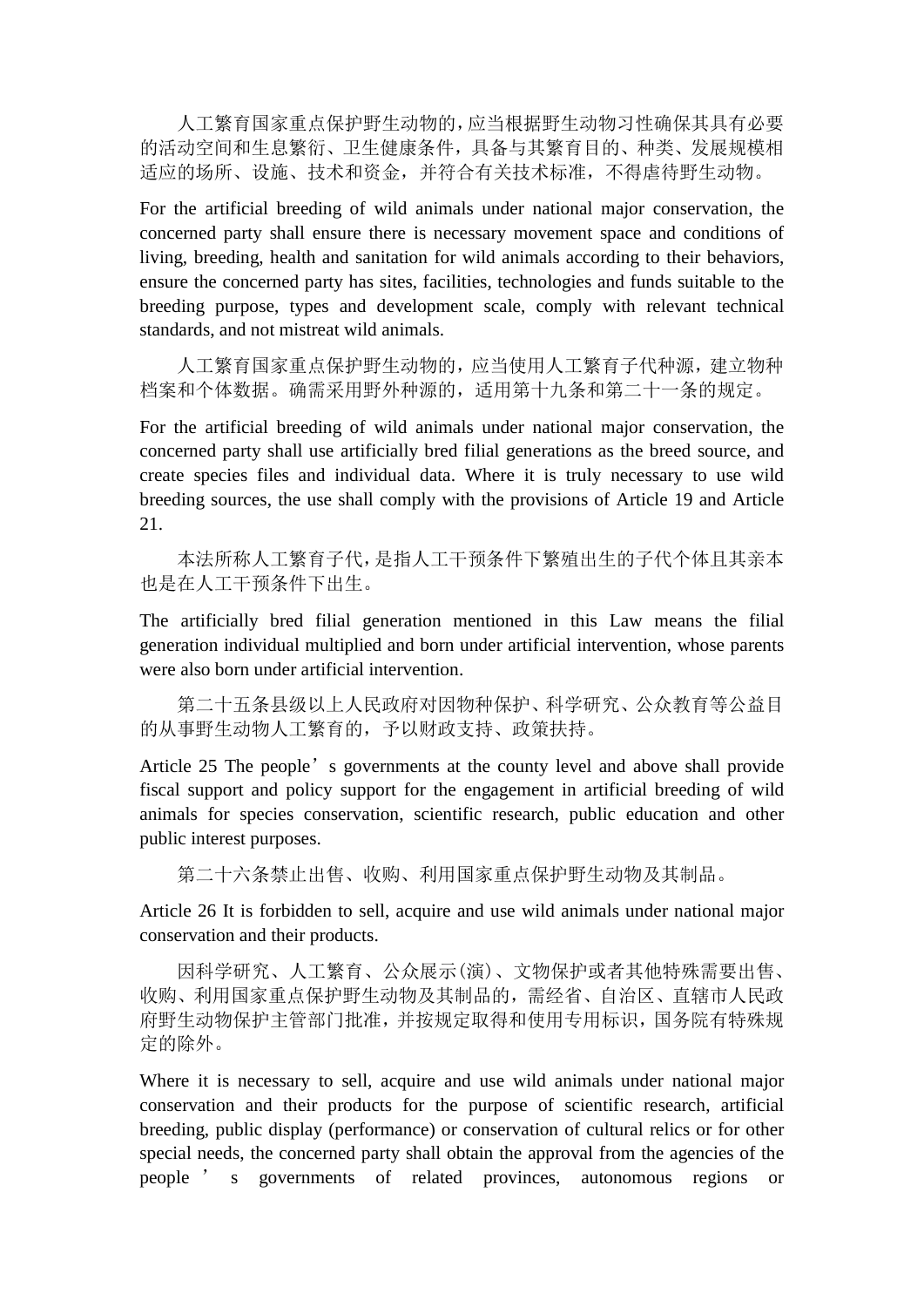direct-administration municipalities supervising conservation of wild animals, and obtain and use the special mark in accordance with provisions, unless otherwise specified by the State Council.

对国家允许利用、人工繁育技术成熟稳定的国家重点保护野生动物,经科学 论证,纳入国务院野生动物保护主管部门制定的允许利用人工繁育国家重点保护 野生动物名录。对列入名录的野生动物及其制品,可以凭人工繁育许可证,按照 省、自治区、直辖市或者国务院野生动物保护主管部门核验的年度生产数量直接 取得专用标识,凭专用标识出售和利用。

If the use of certain wild animals under national major conservation is allowed by the state, and the artificial breeding technologies are mature and stable, after establishment of scientific proof, the animals shall be put on the directory of artificial breeding-allowed wild animals under national major conservation, which is formulated by the agencies of the State Council supervising conservation of wild animals. The concerned party can submit the artificial breeding license for wild animals and their products listed in the directory, directly obtain the special mark allowing the annual production quota approved by the agencies supervising conservation of wild animals of the relevant province, autonomous region, direct-administration municipality or the State Council, and sell and use [such wild animals and their products] under the special mark.

国家重点保护野生动物及其制品专用标识的管理办法,由国务院野生动物保 护主管部门制定。

The measures regarding the administration of special marks for wild animals under national major conservation and their products shall be formulated by the agencies of the State Council supervising conservation of wild animals.

出售、收购、利用非国家重点保护野生动物的,应当提供狩猎、进出口、人 工繁育等合法来源证明。

When selling, acquiring or utilizing wild animals other than animals under national major conservation, the concerned party shall provide the hunting, import or export, artificial breeding or other evidence proving the legitimate source.

第二十七条利用野生动物及其制品,应当遵守法律法规和有关规定,符合公 序良俗。

Article 27 The use of wild animals and their products shall observe laws, regulations and relevant provisions, and comply with public order and good custom.

野生动物及其制品作为中医药药品、保健品、食品经营和利用的,应当遵守 国家有关中医药药品、保健品、食品方面的法律法规和有关规定。

Where wild animals and their products are operated and used as traditional Chinese medicines, health products or foods, the concerned party shall observe laws, regulations and relevant provisions regarding traditional Chinese medicines, health products or foods.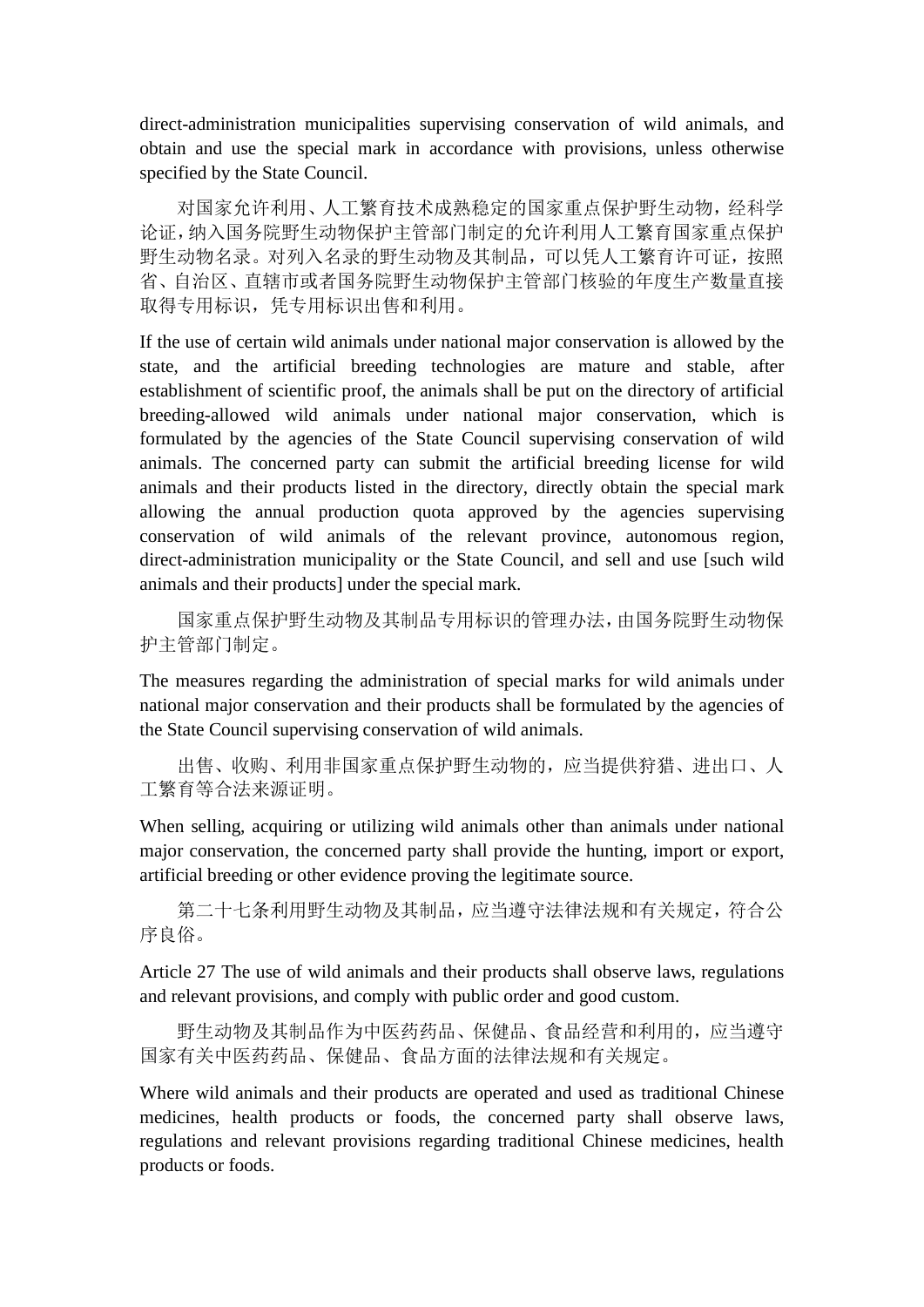第二十八条禁止为违法出售、收购、利用野生动物及其制品发布广告或者相 关信息。

Article 28 It is forbidden to publish advertisements or related information for illegal sale, acquisition and use of wild animals and their products.

第二十九条禁止网络交易平台、商品集中交易市场等任何交易场所为违法出 售、收购、利用野生动物及其制品或者第二十三条规定的违法猎捕工具等提供交 易平台。

Article 29 Online trading platforms, concentrated commodity trading markets and any other trading sites are forbidden to provide platforms for illegal sale, acquisition or use of wild animals and their products or for illegal hunting tools and methods specified by Article 23.

第三十条县级以上人民政府野生动物保护主管部门应当对经营、利用野生动 物及其制品的活动进行监督管理。

Article 30 The agencies of the people's governments at the county level and above supervising conservation of wild animals shall supervise and administer the operation and utilization of wild animals and their products.

县级以上人民政府有关部门应当根据各自职责,配合野生动物保护主管部门, 加强对野生动物及其制品出售、收购、利用、运输、寄递、食用等活动的监督检 查。

Relevant agencies of the people's governments at the county level or above shall assist the agencies supervising conservation of wild animals to strengthen the supervision and inspection of the sale, acquisition, utilization, transport, delivery, eating and other activities involving wild animals and their products.

第三十一条运输、携带、寄递国家重点保护野生动物或者其制品出县境的, 应当持有本法第二十四条、第二十六条规定的许可证、批准文件副本或者专用标 识。

Article 31 When transporting, carrying or delivering wild animals under national major conservation or their products across county boundaries, the concerned party shall hold the duplicate of the license or approval document or special mark set forth by Article 24 and Article 26 of this Law.

运输非国家重点保护野生动物出县境的,应当持有狩猎、进出口、人工繁育 等合法来源证明。

When transporting wild animals other than animals under national major conservation across county boundaries, the concerned party shall hold the hunting, import or export, artificial breeding or other evidence proving the legitimate source.

第三十二条禁止非法进出口中国参加的国际公约禁止或者限制贸易的野生 动物或者其制品。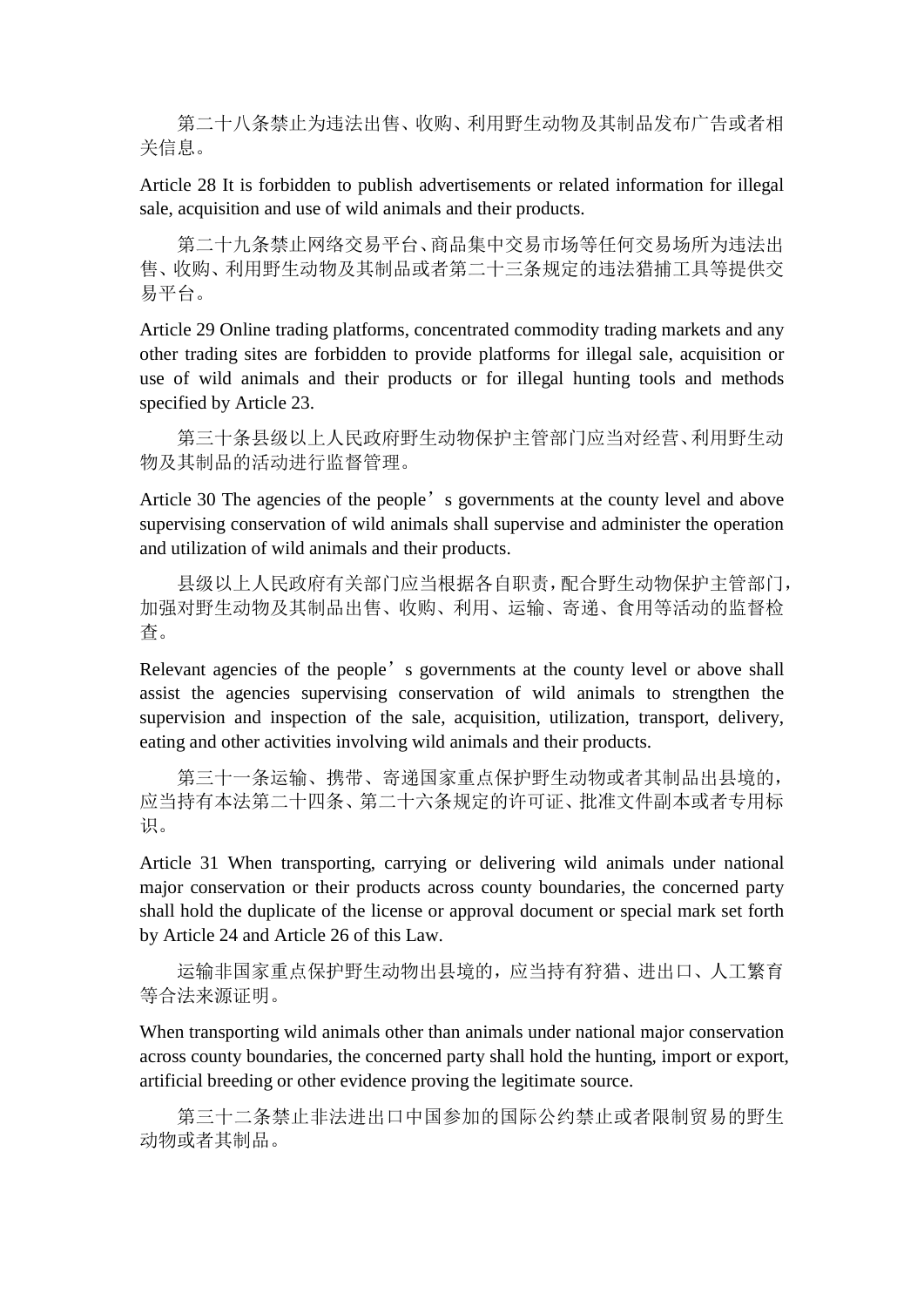Article 32 It is forbidden to conduct illegal import or export of wild animals or their products whose trade is prohibited or restricted by international conventions to which China is a party.

进出口中国参加的国际公约所限制进出口的野生动物或者其制品的,出口国 家重点保护野生动物或者其制品的,必须经国务院野生动物保护主管部门或者国 务院批准,并取得国家濒危物种进出口管理机构核发的允许进出口证明书。海关 凭允许进出口证明书按规定办理通关手续。

The concerned party shall obtain the approval from the agencies of the State Council supervising conservation of wild animals or the State Council and obtain the import or export permit issued by the national administration agency for import and export of endangered species before importing or exporting wild animals or their products whose import or export is restricted by international conventions to which China is a party, or exporting wild animals under national major conservation or their products. The customs house shall conduct the customs clearance procedure according to the import or export permit.

涉及科学技术保密的野生动物物种的出口,按照国务院有关规定办理。

The export of wild animal species involving confidential science and technology shall be subject to relevant provisions of the State Council.

第三十三条国家建立防范、打击野生动物走私和非法贸易部门协调机制,组 织开展防范、打击走私和非法贸易行动,加强和推进国际合作与交流。

Article 33 The state shall establish the agency coordination mechanism preventing and cracking down on the smuggling and illegal trade of wild animals, organize and carry out actions to prevent and strike smuggling and illegal trade, and strengthen and advance international cooperation and exchange.

第三十四条从境外引进外来野生动物物种的,应当经国务院野生动物保护主 管部门批准,防止对生态系统造成危害。

Article 34 The introduction of alien wild animal species from outside the territory of China shall be approved by the agencies of the State Council supervising conservation of wild animals to prevent harm to the ecosystem.

第三十五条引进外来野生动物物种的,应当防止其进入野外环境。确需将其 放归野外的,应当按照国务院野生动物保护主管部门的有关规定执行。

Article 35 Introduced alien wild animal species shall be prevented from entering the wild environment. When it is truly necessary to release them into the wild, the concerned party shall comply with relevant provisions of the agencies of the State Council supervising conservation of wild animals.

第三十六条禁止伪造、变造、买卖、转让下列证件、文件和标识:

Article 36 It is forbidden to counterfeit, alter, trade or transfer the following certificates, documents and marks: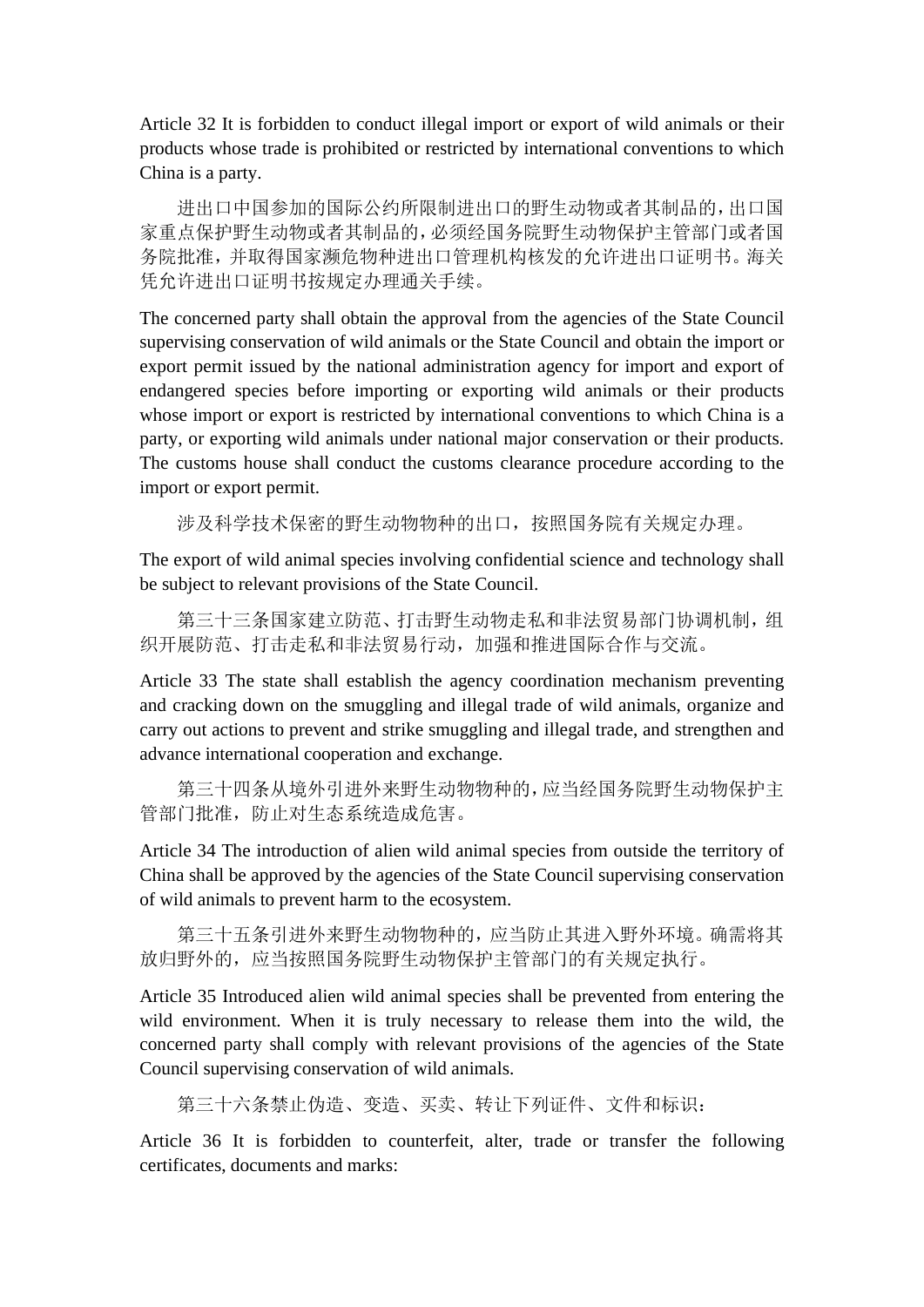(一)特许猎捕证;

1. Franchised hunting license;

(二)狩猎证;

2. Hunting license;

(三)人工繁育许可证;

3. Artificial breeding license;

(四)出售、收购、利用国家重点保护野生动物及其制品的批准文件;

4. Document approving the sale, acquisition and utilization of wild animals under national major conservation and their products;

(五)允许进出口证明书;

5. Import or export permit;

(六)专用标识。

6. Special marks.

第三十七条外国人在中国境内对国家重点保护野生动物进行野外考察或者 在野外拍摄电影、录像,必须经省、自治区、直辖市人民政府野生动物保护主管 部门或者其授权的单位批准。

Article 37 Before conducting field survey or producing films or videos in the field on wild animals under national major conservation within the territory of China, foreigners shall obtain the approval from the agencies of the people's governments of related provinces, autonomous regions or direct-adminitstration municipalities supervising conservation of wild animals or entities authorized by them.

第三十八条有关地方人民政府应当采取措施,预防、控制野生动物所造成的 危害,保障人畜安全和农业、林业生产。

Article 38 Relevant people's governments shall take measures to prevent and control hazards created by wild animals and assure the security of people and livestock as well as agricultural and forestry production.

第三十九条因保护国家或者地方重点保护野生动物,造成人员伤亡、农作物 或者其他财产损失的,由当地人民政府给予补偿或者实行相关政策性保险制度, 具体办法由省、自治区、直辖市人民政府制定。

Article 39 Where casualties of humans or the loss of crops or other property arise out of the conservation of wild animals under national or local major conservation, the local people's government shall provide compensation or implement a relevant policy-related insurance system, and the people's governments of the provinces, autonomous regions and direct-administration municipalities shall formulate concrete measures.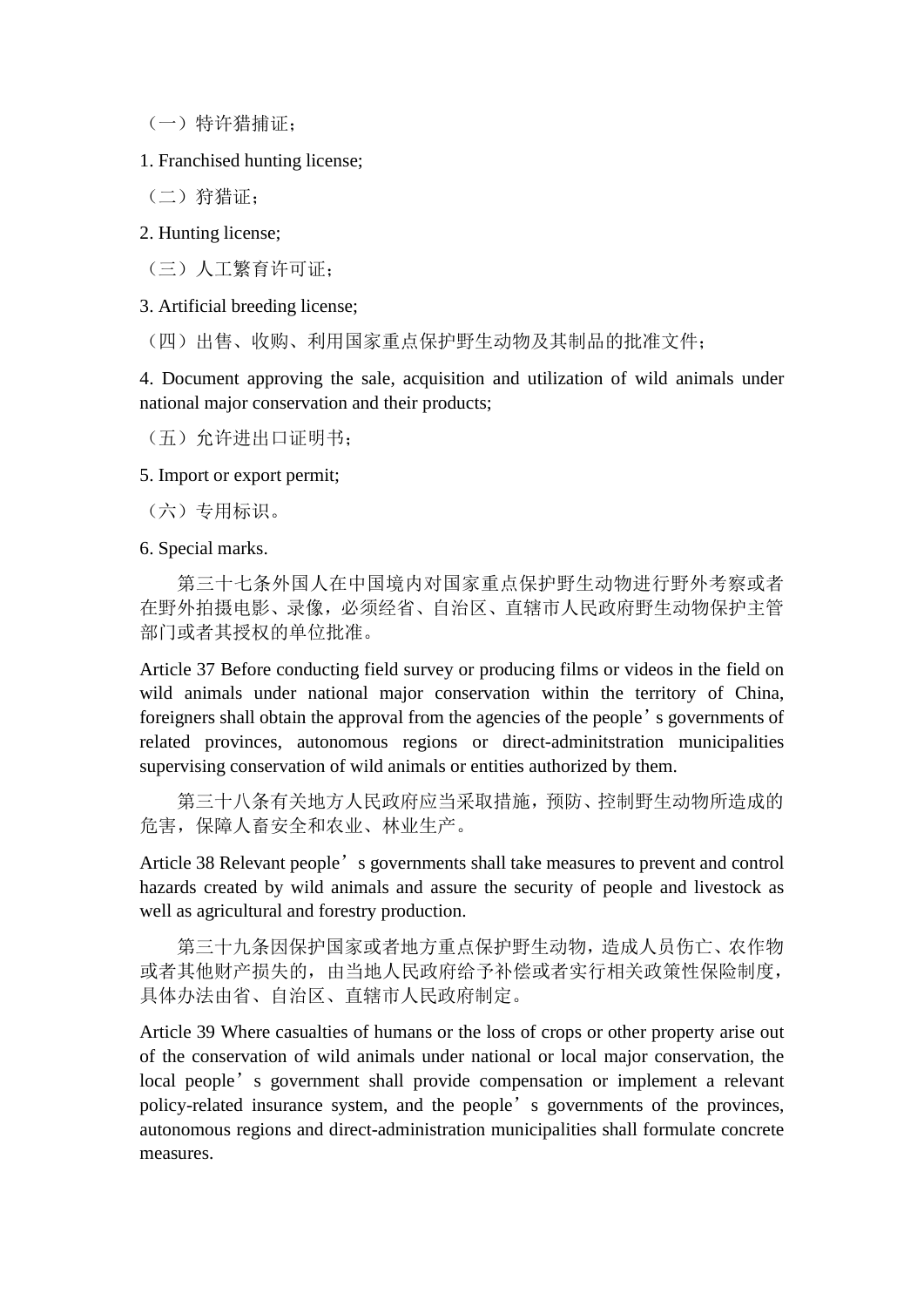县级以上地方人民政府采取预防、控制国家重点保护野生动物造成危害的措 施以及实行补偿、政策性保险所需经费,由中央财政予以补助,具体办法由国务 院财政部门会同国务院野生动物保护主管部门制定。

The central finance will subsidize the expenses required by the people's governments at the county level and above to take measures to prevent and control hazards created by wild animals under national major conservation and implement the compensation and the policy-related insurance system, and the concrete measures will be formulated by the finance agency of the State Council working together with the agencies of the State Council supervising conservation of wild animals.

第四十条地方重点保护野生动物和其他非国家重点保护野生动物的管理办 法,由省、自治区、直辖市人民代表大会常务委员会制定。

Article 40 The measures regarding the management of wild animals under local major conservation and other wild animals other than wild animals under national major conservation shall be formulated by the standing committees of the people's congresses of the provinces, autonomous regions and direct-administration municipalities.

## 第四章 法律责任

#### **Chapter 4 Legal Liabilities**

第四十一条违反本法第十条、第十二条第三款的规定,破坏野生动物栖息地 的,由县级以上人民政府野生动物保护主管部门或者有关保护区域管理机构责令 停止破坏行为,限期整改,消除对野生动物的不利影响,并处整改费用三倍以上 五倍以下的罚款。

Article 41 For the damage to the habitats of wild animals in violation of the provisions of Article 10 and Article 12.3 of this Law, the agencies of the people's governments at the county level and above supervising conservation of wild animals or relevant conservation area administration agency shall order the stop of damaging behavior, require rectification within a given timeframe, eliminate the adverse impact on wild animals, and impose a fine above three times and below five times the rectification expense.

第四十二条违反本法第十四条第二款的规定,建设项目未依法采取措施消除 或者减少对野生动物不利影响的,由有权审批该建设项目环境影响评价文件的环 境保护主管部门责令停止建设,限期改正,并处十万元以上一百万元以下的罚款。

Article 42 For the violation of the provision of Article 14.2 of this Law and the failure to take measures to eliminate or mitigate the adverse impact on wild animals for a construction project, the environmental protection administration agency competent to approve the environmental impact assessment document of the construction project shall order the suspension of construction and correction within a given timeframe, and impose a fine above RMB100,000 and below RMB1,000,000.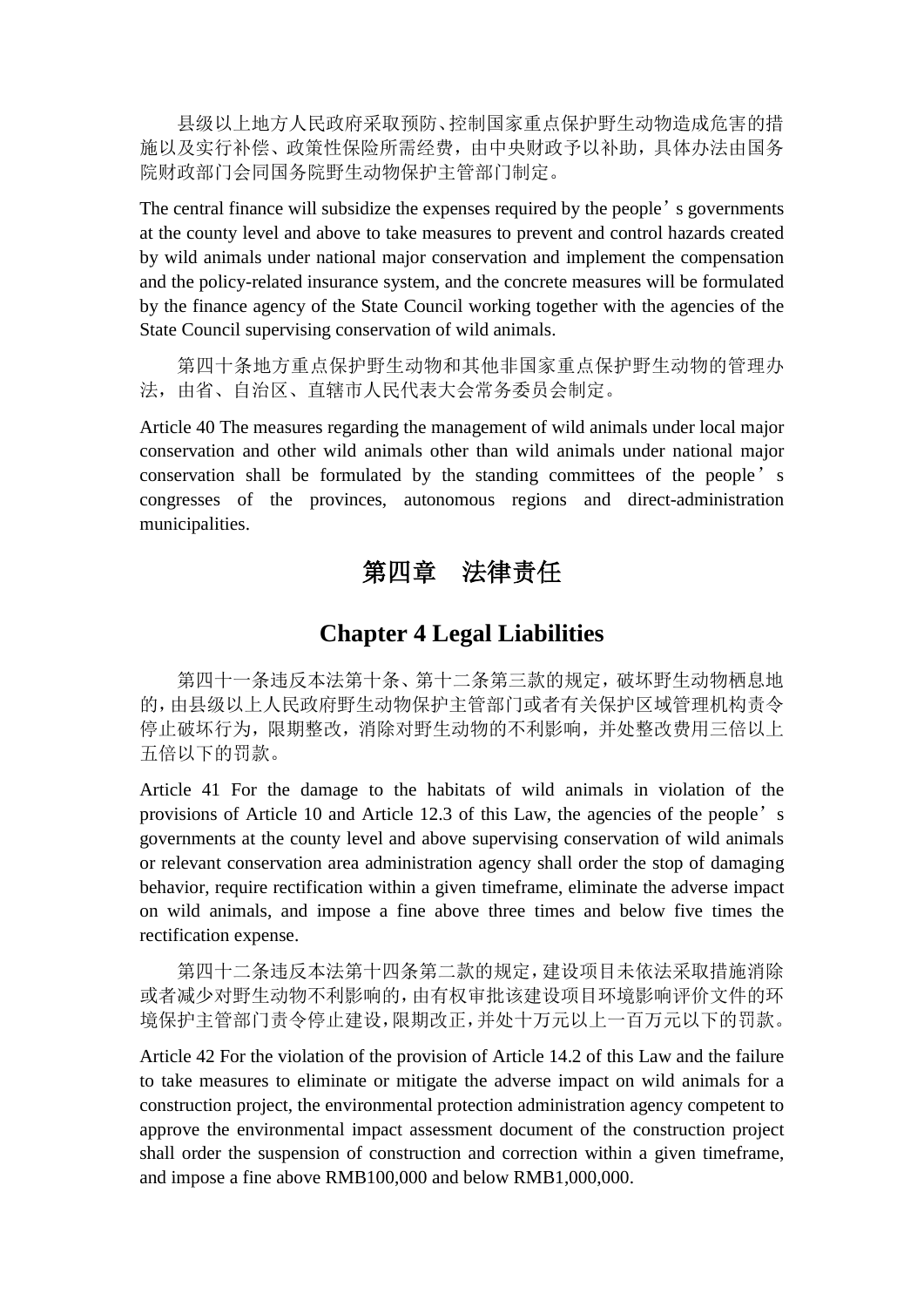第四十三条违反本法第十九条、第二十一条的规定,猎捕、杀害国家重点保 护野生动物的,依照刑法有关规定追究刑事责任。依法不需要判处刑罚的,由野 生动物保护主管部门或者海洋执法部门没收猎获物、猎捕工具和违法所得;吊销 特许猎捕证;有猎获物的,处以猎获物价值十倍以下的罚款;没有猎获物的,处 以五万元以下的罚款。

Article 43 Where any person hunts or kills wild animals under national major conservation in violation of the provisions of Article 19 and Article 21 of this Law, the criminal liability of the person shall be pursued in accordance with relevant provisions of the criminal law. Where it is not needed to impose a criminal penalty according to the law, the agency supervising conservation of wild animals or the marine law enforcement agency shall confiscate hunted products, hunting tools and illegal incomes, withdraw the franchised hunting license, impose a fine below ten times the value of the hunted products, if any; or impose a fine below RMB 50,000, if there are no hunted products.

第四十四条违反本法第二十条、第二十一条的规定,未取得狩猎证或者未按 狩猎证规定猎捕非国家重点保护野生动物的,由野生动物保护主管部门或者海洋 执法部门没收猎获物、猎捕工具和违法所得;吊销狩猎证;有猎获物的,根据猎 获物的数量,并处一万元以上十万元以下的罚款;无猎获物的,并处一万元以下 的罚款。

Article 44 Where any person violates the provisions of Article 20 and Article 21 of this Law by hunting wild animals other than wild animals under national major conservation without obtaining the hunting license or without observing the provisions of the hunting license, the agency supervising conservation of wild animals or the marine law enforcement agency shall confiscate hunted products, hunting tools and illegal incomes, withdraw the hunting license, impose a fine above RMB 10,000 and below RMB 100,000 according to the quantity of the hunted products, if any; or impose a fine below RMB 10,000, if there are no hunted products.

违反本法第二十一条第二款的规定,未取得持枪证持枪猎捕野生动物的,依 照刑法有关规定追究刑事责任。依法不需要判处刑罚的,由公安机关依照枪支管 理法、治安管理处罚法的有关规定处罚。

Where any person violates the provision of Article 21.2 of this Law and hunts wild animals with a gun without obtaining the gun license, the criminal liability of the person shall be pursued in accordance with relevant provisions of the criminal law. Where it is not needed to impose a criminal penalty according to the law, the public security authority [NB: police] shall penalize the person in line with relevant provisions of the laws regarding the management of guns and public safety management penalties.

第四十五条违反本法第二十二条第一款、第二十三条第一款的规定,在禁猎 (渔)区、禁猎(渔)期或者使用禁用的工具、方法猎捕野生动物的,依照刑法 有关规定追究刑事责任。依法不需要判处刑罚的,按照第四十三条、第四十四条 的规定,从重处罚。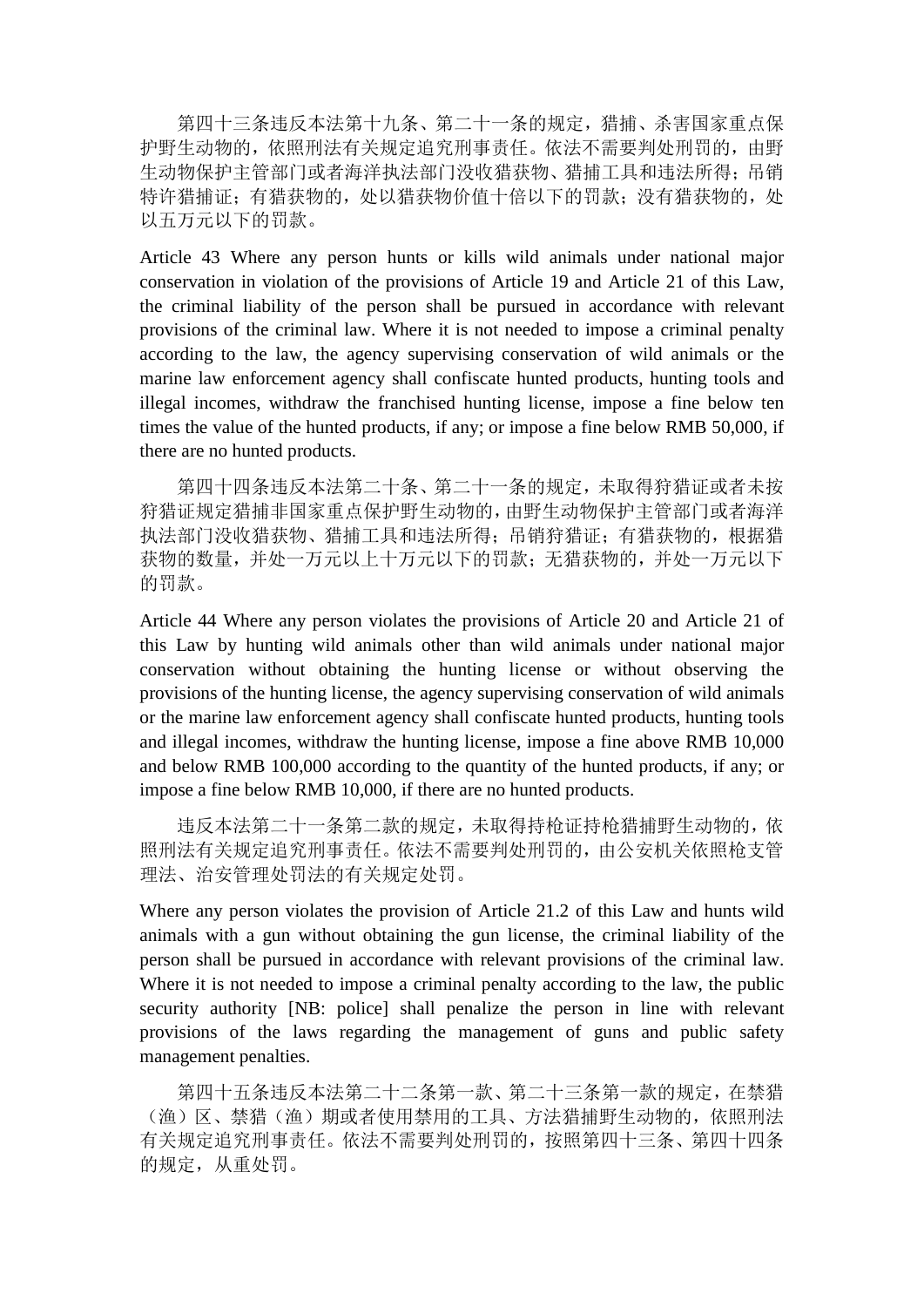Article 45 Where any person hunts wild animals in the areas forbidding hunting (fishing) or within the period of forbidding hunting (fishing) or using forbidden tools and methods in violation of the provisions of Articles 22.1 and Article 23.1 of this Law, the criminal liability of the person shall be pursued in accordance with relevant provisions of the criminal law. Where it is not needed to impose a criminal penalty according to the law, the person shall be given a serious penalty in accordance with the provisions of Article 43 and 44.

第四十六条违反本法第二十四条的规定,未取得人工繁育许可证或者未按照 人工繁育许可证要求繁育国家重点保护野生动物的,由野生动物保护主管部门没 收野生动物及其制品、违法所得,可处以野生动物价值五倍以下的罚款;情节严 重的,吊销人工繁育许可证。

Article 46 Where any person violates the provisions of Article 24 of this Law by breeding wild animals under national major conservation without obtaining the artificial breeding license or observing the requirements of the artificial breeding license, the agencies supervising conservation of wild animals shall confiscate wild animals, their products and illegal incomes, and can impose a fine below five times the value of the wild animals, and in severe situations withdraw the artificial breeding license.

第四十七条违反本法第二十六条第一款、第二十六条第二款、第二十六条第 三款、第三十一条的规定,出售、收购、利用、运输、寄递国家重点保护野生动 物及其制品的,依照刑法有关规定追究刑事责任。依法不需要判处刑罚的,由野 生动物保护主管部门或者工商行政管理部门没收野生动物及其制品,根据野生动 物的保护级别和数量,并处野生动物价值五倍以下的罚款;有违法所得的,没收 其违法所得,并处违法所得五倍以上十倍以下的罚款。

Article 47 Where any person violates the provisions of Article 26.1, Article 26.2, Article 26.3 and Article 31 of this Law by selling, acquiring, utilizing, transporting and delivering wild animals under national major conservation and their products, the criminal liability of the person shall be pursued in accordance with relevant provisions of the criminal law. Where it is not needed to impose a criminal penalty according to the law, the agency supervising conservation of wild animals or the industry & commerce administrative agency shall confiscate the wild animals and their products, impose a fine below five times the value of the wild animals according to the conservation level and quantity of the wild animals; confiscate illegal incomes, if any, and simultaneously impose a fine above five times and below ten times the illegal incomes.

违反本法第二十六条第五款、第三十一条第二款的规定,出售、收购、利用、 运输非国家重点保护野生动物的,由野生动物保护主管部门或者工商行政管理部 门没收野生动物,并处野生动物价值三倍以下的罚款。

Where any person violates the provisions of Article 26.5 and Article 31.2 of this Law by selling, acquiring, utilizing and transporting wild animals other than wild animals under national major conservation, the agency supervising conservation of wild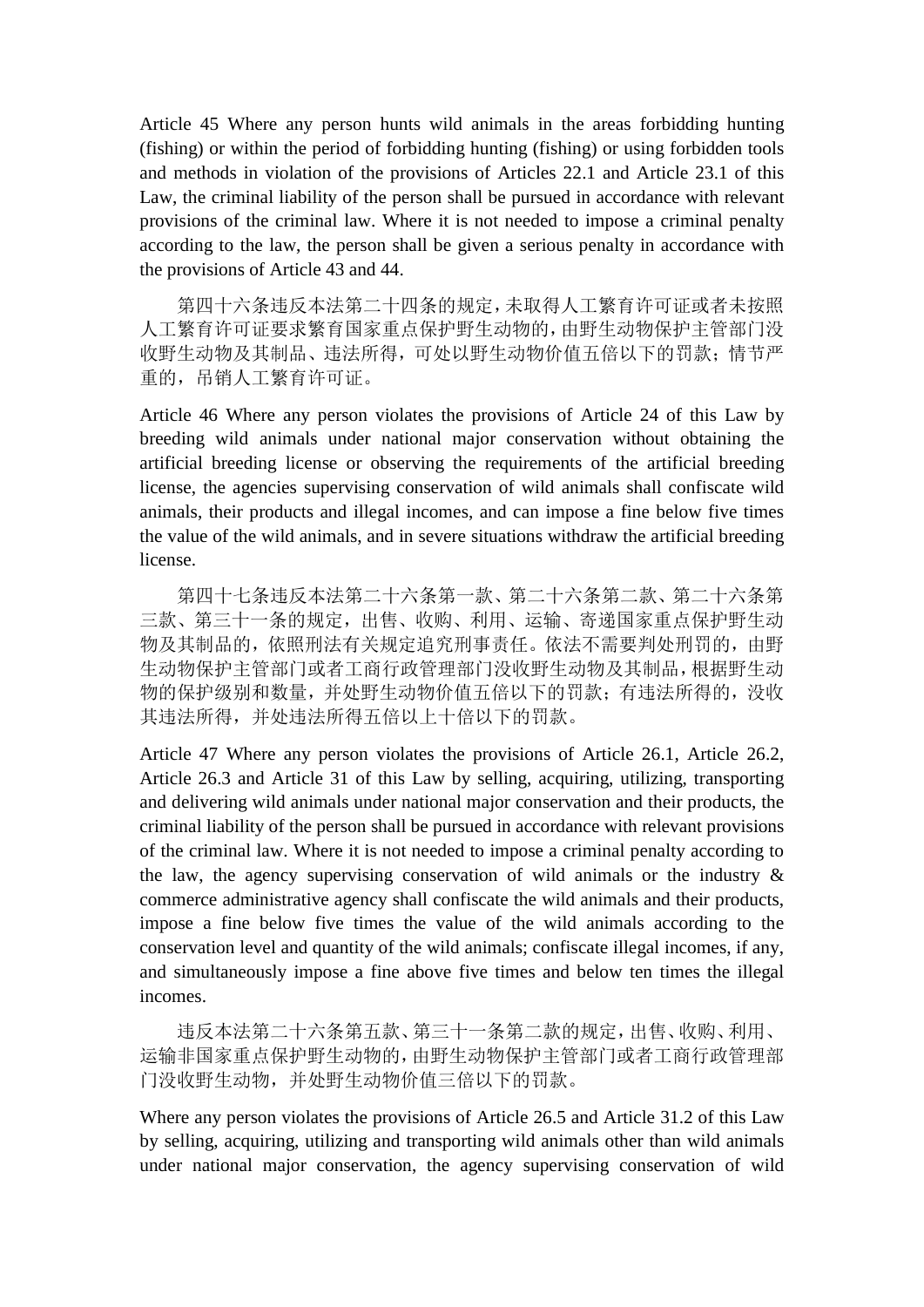animals or the industry & commerce administrative agency shall confiscate the wild animals, and impose a fine below three times the value of the wild animals.

第四十八条违反本法第二十八条的规定,为违法出售、收购、利用野生动物 及其制品发布广告和相关信息的,依照广告法的规定处罚。

Article 48 Where any person violates the provision of Article 28 of this Law by publishing advertisements and relevant information for illegal sale, acquisition and utilization of wild animals and their products, the person shall be punished in accordance with the provisions of the advertising law.

第四十九条违反本法第二十九条的规定,为违法出售、收购、利用野生动物 及其制品或者违法猎捕工具等提供交易平台的,由工商行政管理部门责令停止违 法行为,限期改正;有违法所得的,没收其违法所得,并处违法所得二倍以上五 倍以下的罚款。

Article 49 Where any person violates the provision of Article 29 of this Law by providing a trading platform for illegal sale, acquisition or utilization of wild animals or their products or illegal hunting tools, the industry  $\&$  commerce administrative agency shall order the person to stop his illegal behavior and correct his behavior within a given timeframe; confiscate his illegal incomes, if any, and impose a fine above twice and below five times the illegal incomes.

第五十条违反本法第三十二条的规定,进出口野生动物或者其制品的,由海 关、检验检疫、公安机关、海洋执法部门依照法律法规和有关规定处罚;构成犯 罪的,依照刑法有关规定追究刑事责任。

Article 50 Where any person violates the provision of Article 32 of this Law by importing or exporting wild animals or their products, the customs house, the inspection and quarantine agency, the public security agency or the marine law enforcement agency shall punish the person in line with laws, regulations and relevant provisions, and where the person commits a crime, the criminal liability of the person shall be pursued in accordance with relevant provisions of the criminal law.

第五十一条违反本法第三十四条的规定,从境外引进外来野生动物物种的, 由野生动物保护主管部门没收所引进的野生动物,并处五万元以上二十万元以下 的罚款。

Article 51 Where any person violates the provision of Article 34 of this Law by introducing alien wild animal species from outside the territory of China, the agencies supervising conservation of wild animals shall confiscate the introduced wild animals, and impose a fine above RMB 50,000 and below RMB 200,000.

第五十二条违反本法第三十五条的规定,将引进的野生动物放归野外的,由 野生动物保护主管部门责令限期捕回,逾期不捕回的,由野生动物保护主管部门 代为捕回或者采取措施,降低影响,所需费用由被责令限期捕回者承担,可以并 处一万元以上五万元以下的罚款。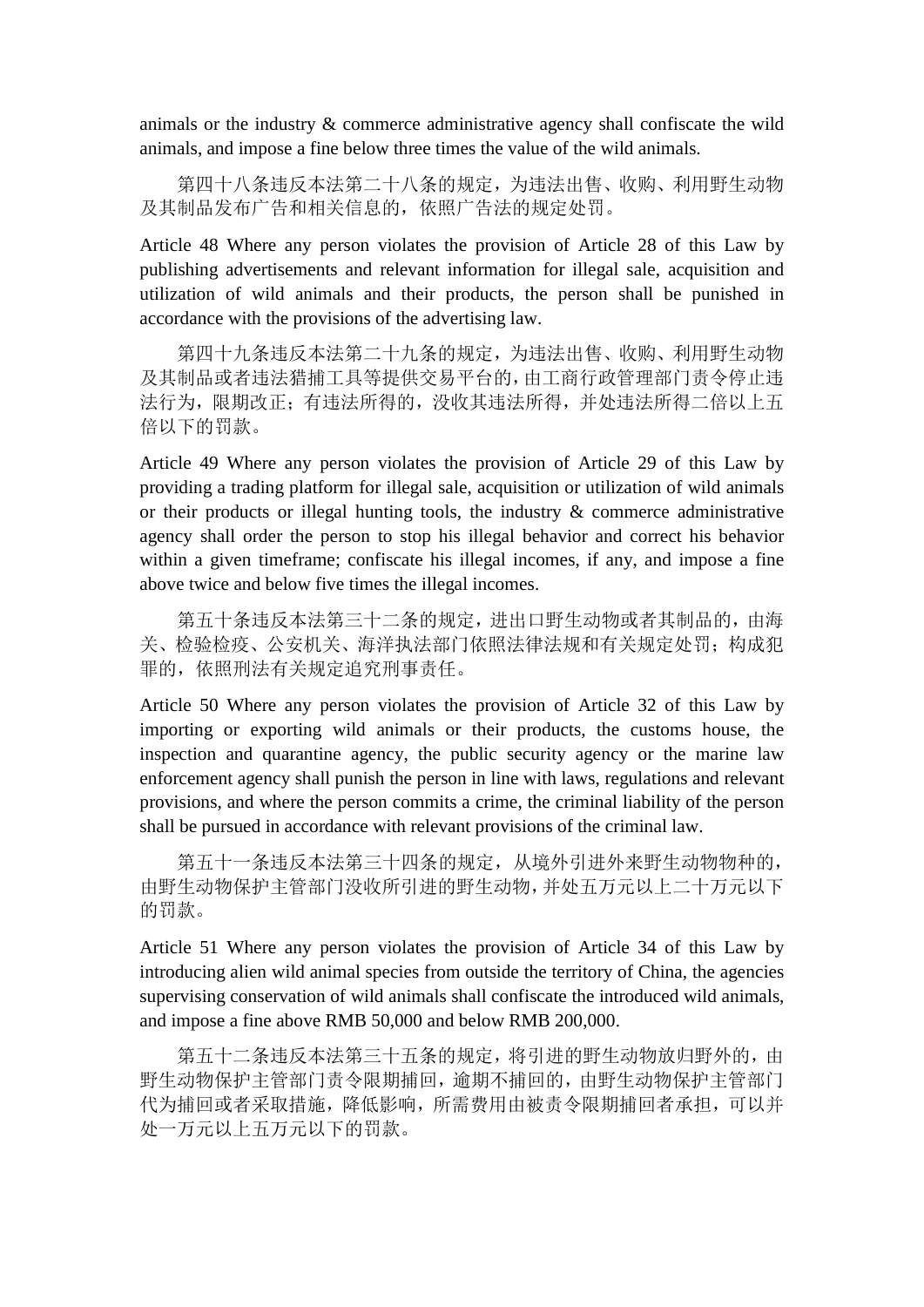Article 52 Where any person violates the provision of Article 35 of this Law by releasing any introduced alien wild animal into the wild, the agencies supervising conservation of wild animals shall order the person to retrieve the animal within a given timeframe. Where the person fails to retrieve the introduced wild animal within the timeframe, the agencies supervising conservation of wild animals shall retrieve the introduced wild animal for the person or take measures to mitigate the impact at the expense of the person ordered to retrieve the introduced wild animal, and can simultaneously impose a fine above RMB 10,000 and below RMB 50,000.

第五十三条违反本法第三十六条的规定,伪造、变造、买卖、转让有关证件、 文件或者标识的,由野生动物保护主管部门没收违法证件、文件或者标识,并处 五万元以上二十万元以下的罚款;有违法所得的,没收其违法所得;构成犯罪的, 依照刑法有关规定追究刑事责任。

Article 53 Where any person violates the provision of Article 36 of this Law by counterfeiting, altering, trading or transferring relevant licenses, documents or marks, the agencies supervising conservation of wild animals shall confiscate the illegal licenses, documents or marks, simultaneously impose a fine above RMB 50,000 and below RMB 200,000, confiscate his illegal incomes, if any, and if the person commits a crime, pursue his criminal liability in line with relevant provisions of the criminal law.

第五十四条因猎捕野生动物造成农作物或者其他损失的,由猎捕者负责赔偿。

Article 54 Where any person causes a loss to agricultural crops or other losses on account of the hunting of wild animals, the hunter shall compensate such loss.

第五十五条野生动物保护主管部门和其他部门有下列行为之一的,对负有责 任的领导人员和直接责任人员给予记过、记大过或者降级处分;造成严重后果的, 给予撤职或者开除处分,其主要负责人应当引咎辞职;情节严重、构成犯罪的, 依法追究刑事责任。

Article 55 Where the agency supervising conservation of wild animals and other agencies commit one of the following behaviors, the leader held liable and the person assuming direct liability shall be punished with a record of demerit, a record of serious demerit or demotion; where a severe consequence is caused, the leader held liable and the person assuming the direct liability shall be dismissed from the position or discharged, and the major principal of the agency shall take the blame and resign; and where the circumstances are severe enough to constitute a crime, criminal liability shall be pursued:

(一)对不符合批准条件的申请人,批准、发放特许捕猎证、狩猎证、人工 繁育许可证、允许进出口证明书、专用标识的;

1. Approve and issue the franchised hunting license, hunting license, artificial breeding license, import or export permit or special mark to an applicant who does not meet the approval conditions;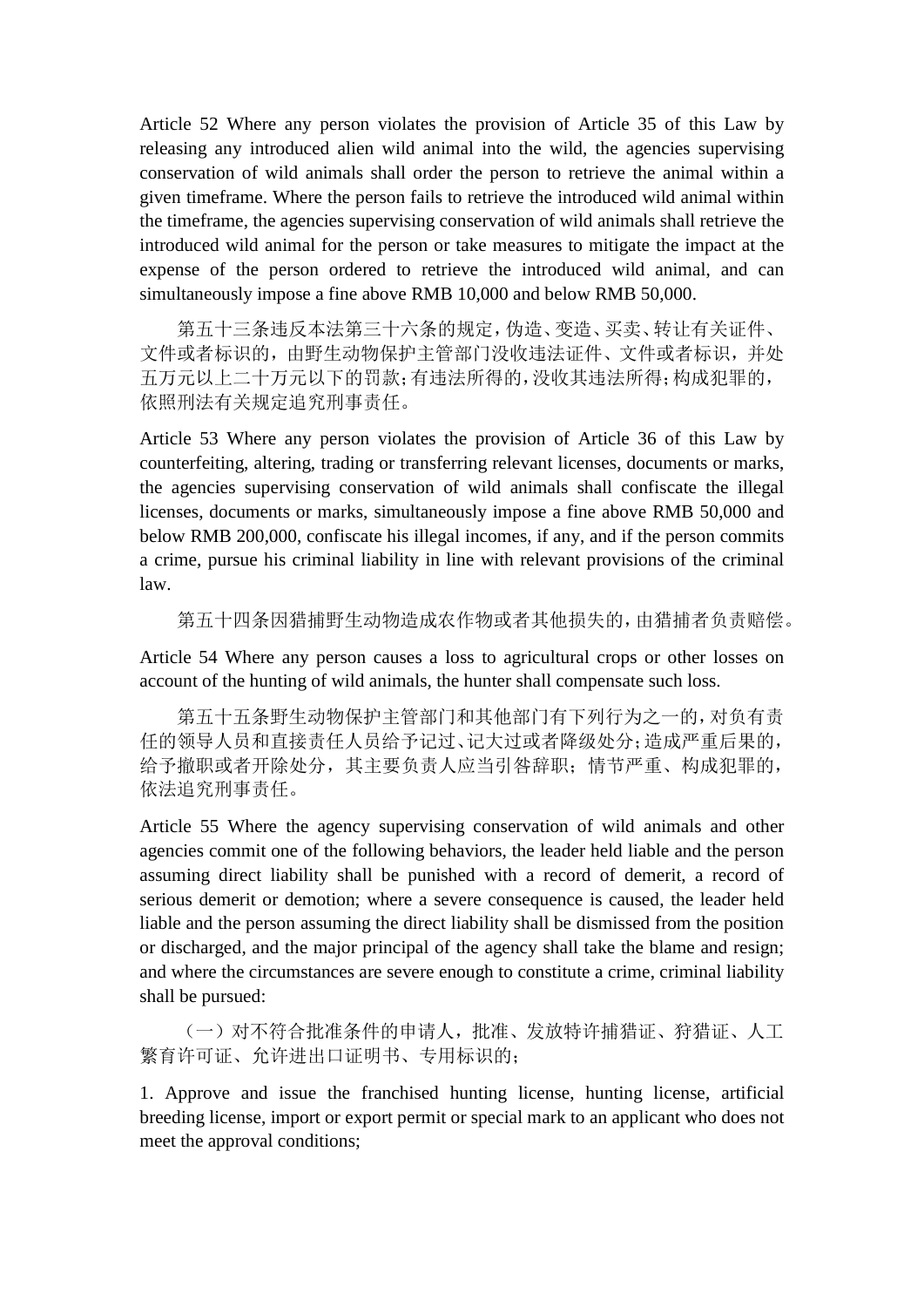(二)违反本法规定,批准、发放有关出售、收购、利用国家重点保护野生 动物及其制品的批准文件、环境影响评价文件的;

2. Violate the provisions of this Law, and approve and issue the approval document and the environmental impact assessment document regarding the sale, acquisition and utilization of wild animals under national major conservation and their products;

(三)应当依法作出责令停止违法行为、限期恢复原状、吊销证件、没收实 物和违法所得的决定,而未作出的;

3. Fail to make the decision that shall be made to stop illegal behaviors, restore the original conditions within a given timeframe [NB: restore the environment to its original state], withdraw the license or confiscate physical goods and illegal incomes according to the law;

(四)对违反本法的行为,发现或者接到举报未按规定查处的;

4. Fail to investigate and punish behaviors in violation of this Law after discovering or receiving the report of such behaviors; or

(五)法律法规规定的其他违法行为。

5. Other illegal behaviors specified by laws and regulations.

## 第五章 附 则

## **Chapter 5 Supplementary Provisions**

第五十六条本法所规定的猎获物价值、野生动物价值的评估标准和方法,由 国务院野生动物保护主管部门制定。

Article 56 The assessment standards and methods for values of hunted products and wild animals specified by this Law shall be established by the agencies of the State Council supervising conservation of wild animals.

第五十七条对中国所参加国际公约规定的濒危野生动物,经国务院野生动物 保护主管部门核准,在本法适用范围内可以按照国家重点保护的野生动物管理。

Article 57 Endangered wild animals prescribed by international conventions to which China is a party can be managed as wild animals under national major conservation to the extent of the scope of application of this Law upon the approval from the agencies of the State Council supervising conservation of wild animals.

第五十八条依照本法规定没收的实物,由野生动物保护主管部门或者其授权 的单位按照规定处理。

Article 58 Physical goods confiscated in accordance with the provisions of this Law shall be disposed of by the agencies supervising conservation of wild animals or agencies they authorize.